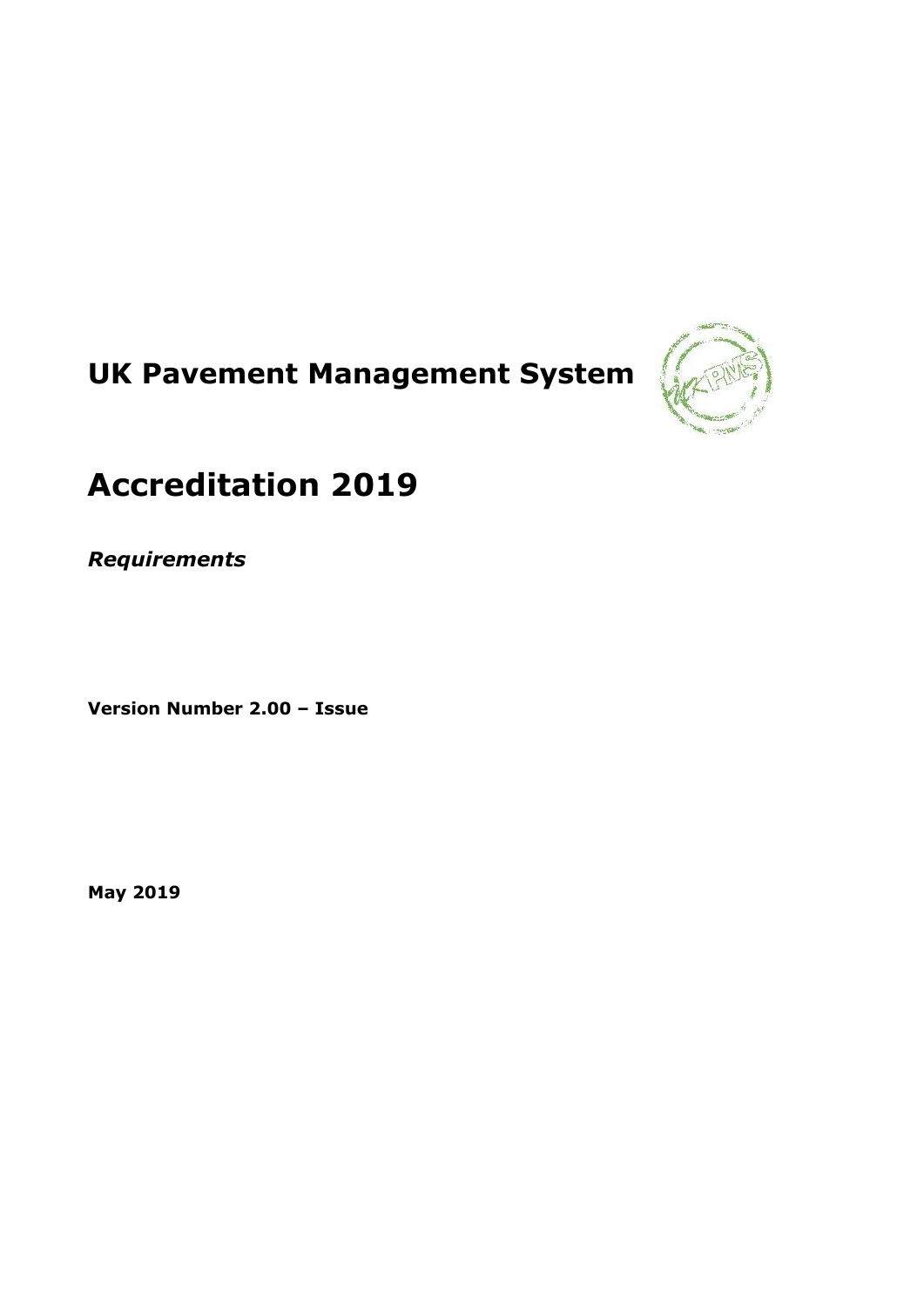

# **Document Information**

|                    | <b>Title (Sub Title)</b>   Accreditation 2019                           |
|--------------------|-------------------------------------------------------------------------|
|                    | Requirements                                                            |
| <b>Author</b>      | Ro Cartwright                                                           |
| <b>Description</b> | This document gives the requirements for UKPMS accreditation<br>(2019). |

# **Document History**

| <b>Version</b><br>No | <b>Status</b> | Author     | Date     | <b>Changes from Previous Version</b>                                                                                                                                                                                                                                                                  |  |
|----------------------|---------------|------------|----------|-------------------------------------------------------------------------------------------------------------------------------------------------------------------------------------------------------------------------------------------------------------------------------------------------------|--|
| 0.01                 | Draft         | <b>RAC</b> | 27.11.18 | First draft                                                                                                                                                                                                                                                                                           |  |
| 0.02                 | Draft         | <b>RAC</b> | 05.12.18 | Revised following review by CCS                                                                                                                                                                                                                                                                       |  |
| 0.03                 | Draft         | <b>RAC</b> | 11.12.18 | Revised following review by Amanda Richards                                                                                                                                                                                                                                                           |  |
| 0.04                 | Draft         | <b>RAC</b> | 20.12.18 | Revised following liaison with Chris Allen-Smith                                                                                                                                                                                                                                                      |  |
| 1.00                 | Issue         | <b>RAC</b> | 03.01.19 | Ratified by Amanda Richards for RCMG                                                                                                                                                                                                                                                                  |  |
| 1.01                 | Draft         | <b>RAC</b> | 17.04.19 | Updated to reflect the changes agreed with external<br>stakeholders for 2019:<br>The national reporting requirements for<br>Wales have been updated in accordance with<br>the latest version of TN43.<br>TN3 and Doc 71 have been renamed as<br>$\blacksquare$<br>$TN3(1)$ and $TN3(2)$ respectively. |  |
| 2.00                 | Issue         | <b>RAC</b> | 03.05.19 | Ratified by Amanda Richards for RCMG                                                                                                                                                                                                                                                                  |  |

# **Document Owner**

The owner of this document is the Road Condition Management Group (RCMG).

# **Document Support**

Support for this document is provided by Linhay Consultancy Ltd and Hyperion Infrastructure Consultancy Ltd who can be contacted via [ukpms@hyperion-uk.com.](mailto:ukpms@hyperion-uk.com) These organisations have been appointed as the UKPMS system accreditors by the UK Roads Board.

This document can be found online on the [RCMG website.](http://www.ukroadsliaisongroup.org/en/asset-condition/road-condition-information/data-management/uk-pavement-management-system-ukpms/ukpms-annual-health-check/index.cfm)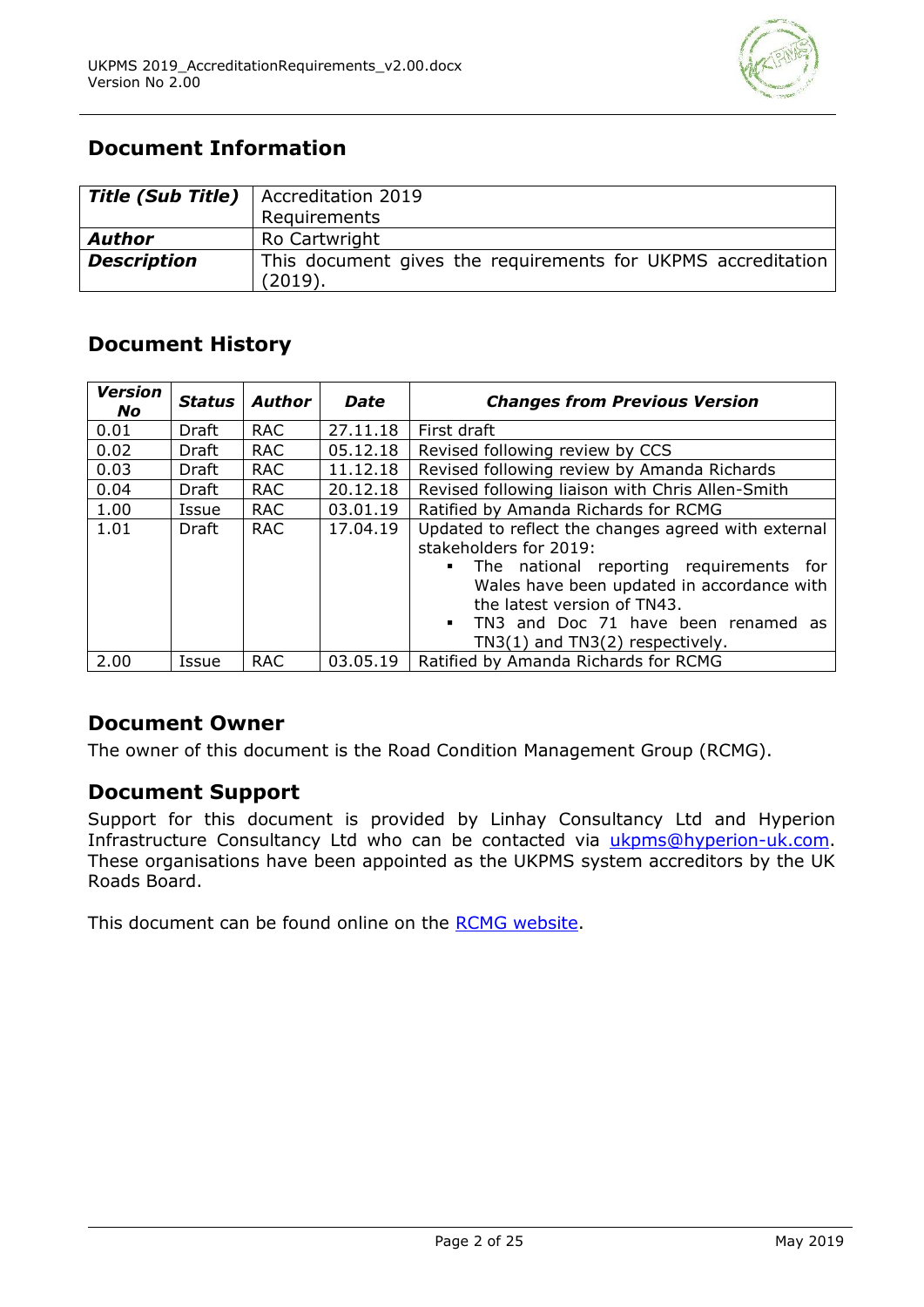

# **Glossary of Terms**

| <b>Acronym</b> | <b>Meaning</b>                                          |
|----------------|---------------------------------------------------------|
| <b>AHC</b>     | <b>Annual Health Check</b>                              |
| <b>CVI</b>     | Coarse Visual Inspection                                |
| DfI(NI)        | Department for Infrastructure (Northern Ireland)        |
| <b>DfT</b>     | Department for Transport                                |
| <b>DVI</b>     | Detailed Visual Inspection                              |
| <b>FCMG</b>    | Footway and Cycletrack Management Group.                |
| <b>FNS</b>     | Footway Network Survey                                  |
| <b>HAMFIG</b>  | Highway Asset Management Financial Information Group    |
| R&P            | <b>Rules and Parameters</b>                             |
| <b>RCMG</b>    | Road Condition Management Group                         |
| <b>SCOTS</b>   | Society of Chief Officers of Transportation in Scotland |
| <b>TRL</b>     | <b>Transport Research Laboratory</b>                    |
| <b>UKPMS</b>   | UK Pavement Management System                           |
| <b>UKRB</b>    | <b>UK Roads Board</b>                                   |
| <b>VSSG</b>    | <b>Visual Survey Subgroup</b>                           |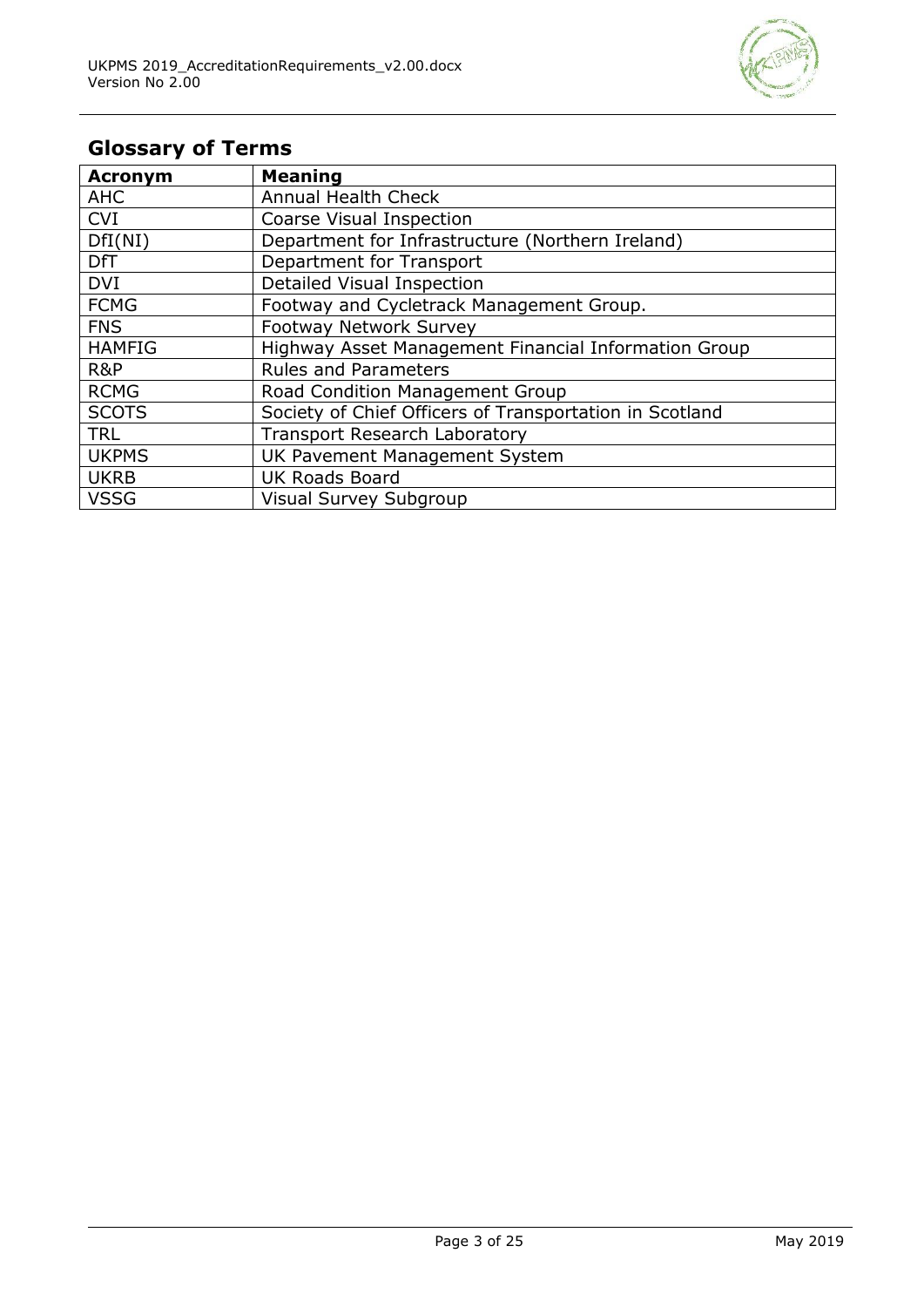

# **Introduction**

UKPMS is a valued and respected standard for pavement management systems in the UK. In addition to being used for national performance reporting, UKPMS-accredited systems are also used by many local authorities for asset management and to provide accounting information on their highway infrastructure assets. UKPMS accreditation provides assurance that the UKPMS standard is being maintained and that consistent results are being generated.

The UKPMS Accreditation Process is the responsibility of the Road Condition Management Group (RCMG) under the auspices of the UK Roads Board (UKRB). The RCMG have appointed accreditors (Linhay Consultancy and Hyperion Infrastructure Consultancy) to conduct the Accreditation Process.

The purpose of this document is to describe the UKPMS Accreditation Process and explain the requirements for becoming accredited. It is intended to provide sufficient detail for interested organisations to decide if they want to apply for UKPMS accreditation and for external stakeholders to understand what is included in UKPMS accreditation.

It is arranged in four parts:

- **Changes since the last version**
- **UKPMS Accreditation:** An introduction to the UKPMS Accreditation Process, explaining its purpose and governance in more detail.
- **UKPMS Accreditation Arrangements:** Principles governing the accreditation arrangements together with a guide to obtaining and maintaining UKPMS accreditation.
- **UKPMS Accreditation Scope:** A guide to the scope of the tests and the information pack for organisations that register for UKPMS accreditation.

# **Changes since last version**

This document has been updated to reflect the changes agreed with external stakeholders for 2019:

- The national reporting requirements for Wales have been updated in accordance with the latest version of TN43.
- TN3 and Doc 71 have been renamed as TN3(1) and TN3(2) respectively.

# **UKPMS Accreditation**

# *Purpose of UKPMS Accreditation Process*

In 2017 RCMG formed a task-and-finish group to develop a future vision for the collection and management of data used by local highway authorities. They held a workshop and produced a paper (*Summary Proposals from Future Vision Workshop, Aug 2017*<sup>1</sup> ) which was well-received by RCMG and the Department for Transport (DfT) and was also acknowledged during the Local Roads Inquiry being carried out by the Transport Select Committee (Dec 2018). A key element of the future vision

-

<sup>1</sup> 170901 RCMG TaskGroup FutureVision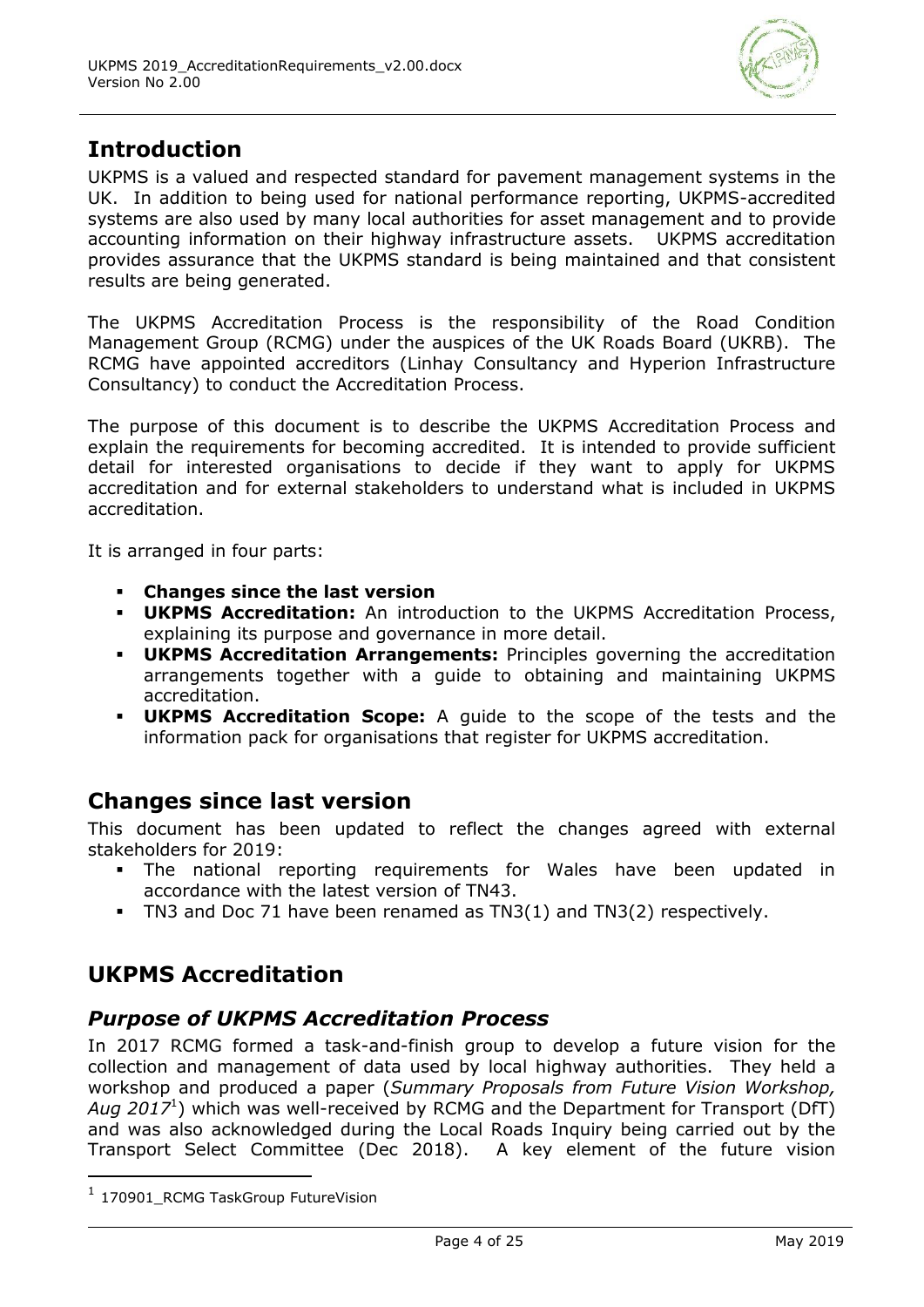

framework described in this paper was that it should be 'led by the outputs not the method used' and that the focus of UKPMS should be on 'those outputs used by Local and central government, and the Devolved Administrations, to meet national and local statistical/benchmarking/financial reporting needs'. One of the aims described in the paper was that this would help to remove barriers to new entrants.

Consequently, the proposals from the 2017 Future Vision Workshop have been used to provide a direction for the UKPMS Accreditation Process. The focus of the tests will be the reports proposed by the external stakeholders of UKPMS and accepted by RCMG for inclusion in UKPMS.

Of course, reporting requirements change over time, and UKPMS evolves accordingly. The emphasis of the UKPMS Accreditation Process is to check if the version of the system tested meets the current requirements for UKPMS. There are also arrangements in place to maintain accreditation after the initial accreditation and these are explained in [Maintaining UKPMS Accreditation](#page-10-0) below.

The purpose of the UKPMS Accreditation Process is to provide a mechanism for systems to obtain UKPMS-accredited status and to provide assurance for stakeholders and users of these systems that the version of the system tested satisfies the current requirements for UKPMS.

# *UKPMS Accreditation Governance*

As described above the governance arrangements for UKPMS involve the UKRB, RCMG, UKPMS accreditors and external stakeholders. The relationships between these different entities are shown in [Figure 1](#page-4-0) below.



<span id="page-4-0"></span>**Figure 1**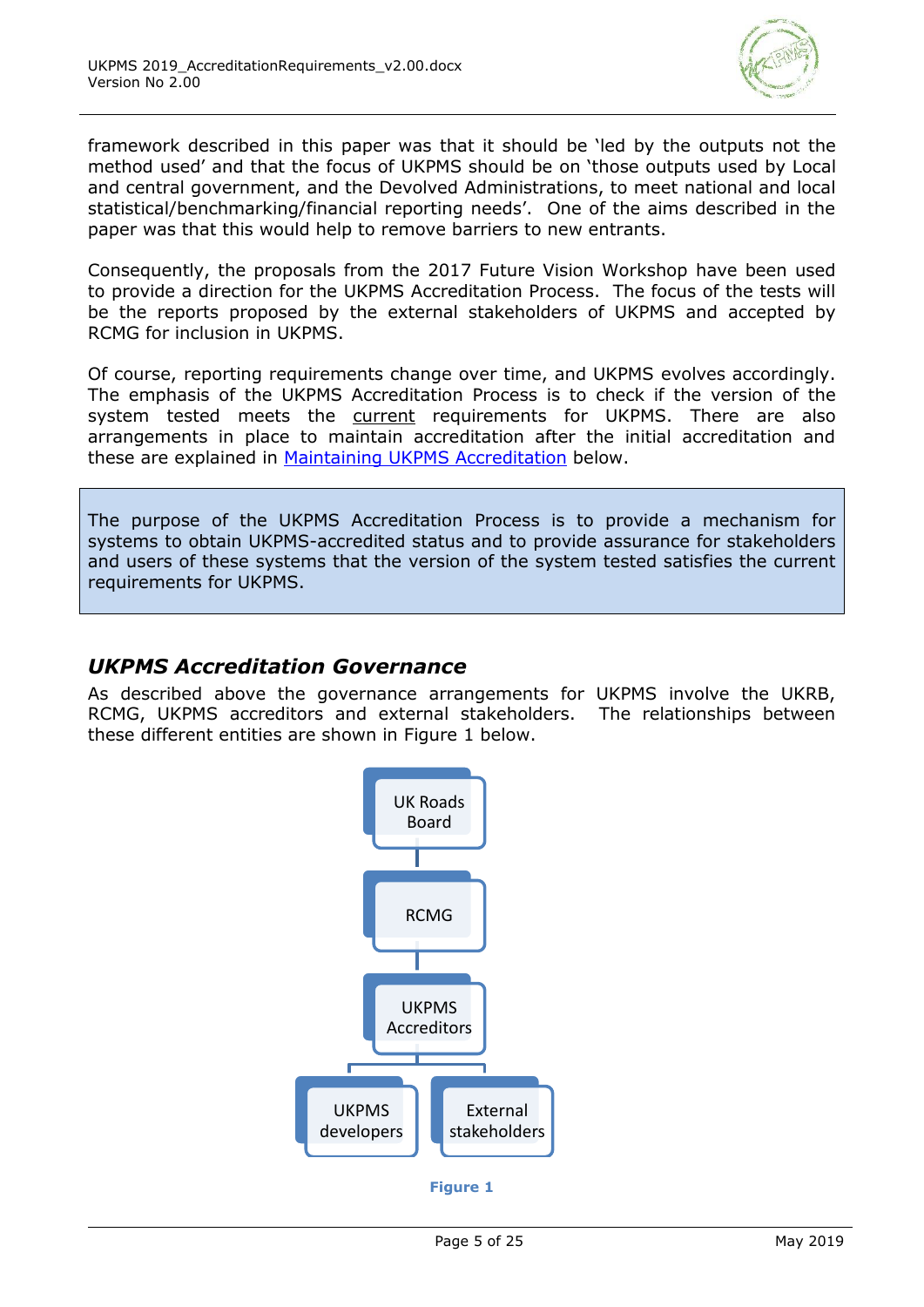

The role of each of these, in connection with UKPMS, is provided in [Table 1](#page-5-0) below.

| <b>Organisation</b>                              | <b>Role</b>                                                                                                                                                                                                                                                                                                                                     |
|--------------------------------------------------|-------------------------------------------------------------------------------------------------------------------------------------------------------------------------------------------------------------------------------------------------------------------------------------------------------------------------------------------------|
| <b>UK Roads Board</b>                            | Provides oversight of UKPMS, particularly with regard to the<br>appeal procedure                                                                                                                                                                                                                                                                |
| <b>Road Condition</b><br><b>Management Group</b> | UKPMS is within its remit.<br>RCMG owns the UPKMS<br>Accreditation Process and ensures that it meets the needs of<br>external stakeholders. In particular, RCMG:<br>Appoints UKPMS accreditors;<br>Signs off UKPMS requirements;<br>Ratifies accreditation of organisations; and<br>Hosts the publication of results on their website<br>٠      |
| <b>UKPMS Accreditors</b>                         | Day-to-day management of UKPMS<br>Liaise with RCMG, external stakeholders<br><b>UKPMS</b><br>and<br>developers.<br>Carry out accreditation, including the preparation of the test<br>package, checking of results, recommendations to RCMG and<br>the publication of results on the RCMG website                                                |
| External stakeholders                            | Responsible for the UKPMS requirements for their area of<br>interest. Their requirements are documented in a UKPMS<br>Technical Note which they own and have responsibility for<br>creating, maintaining, updating and deleting as required.<br>They are asked to review their requirements annually.                                           |
| <b>UKPMS</b> developers                          | Develop commercial systems to<br>the<br>meet<br><b>UKPMS</b><br>requirements.<br>Undertake tests to demonstrate that their system produces<br>results which are consistent with the requirements.<br>A representative of the UKPMS developers is a member of<br>RCMG and any UKPMS developer can apply to be a<br>corresponding member of RCMG. |

**Table 1**

### <span id="page-5-0"></span>**Defining the requirements for UKPMS**

The external stakeholders for UKPMS define the output requirements (and the evolution of these over time) for their area of interest. Their requirements are captured in Technical Notes (as given in [Table 2](#page-6-0) below) and it is these which provide the de-facto specification for UKPMS. That is, the reports defined in the Technical Notes are used as the basis for the UKPMS test package, subject to approval by RCMG.

However, as explained in more detail below, there is some flexibility within the test regime for developers to choose which reports their systems provide; they do not necessarily have to meet the requirements in all the Technical Notes.

Each year, the UKPMS accreditors:

- Contact all the external stakeholders, to ask them if there are any changes to their Technical Notes.
- **Prepare the UKPMS accreditation requirements based on the Technical Notes.**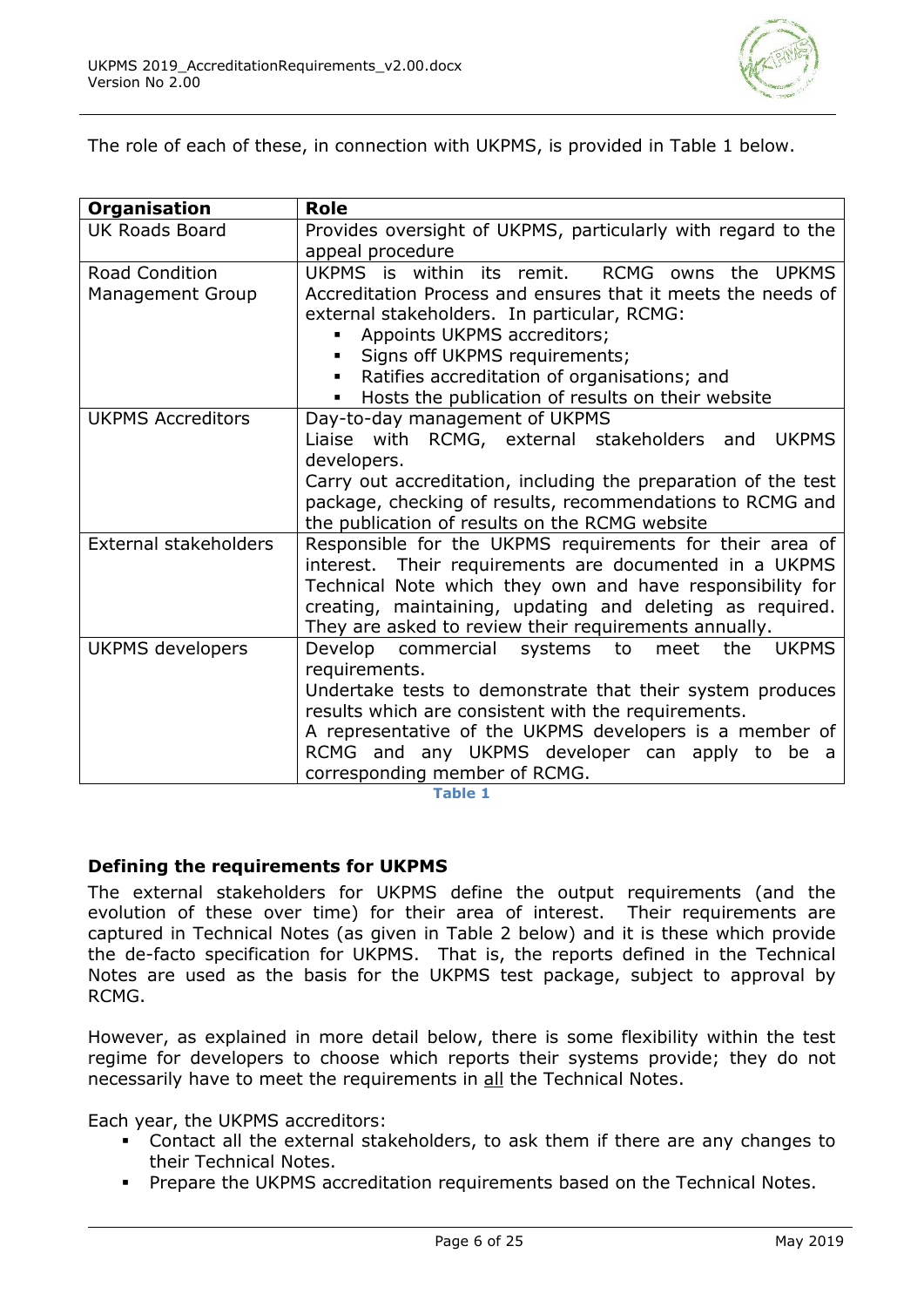

- **Submit the annual requirements to RCMG for sign-off.**
- Publish the annual requirements on the RCMG website so that these are publically available.

In addition to this annual review of the requirements, the UKPMS accreditors also carry out a mid-year review of the requirements with stakeholders to find out in advance if any requirements are likely to change for the next year. The purpose of this mid-year review is to alert developers to potential future changes and to allow time for discussion about the implementation of these.

| <b>External</b>               | <b>Technical Notes</b> |                                                                 |  |
|-------------------------------|------------------------|-----------------------------------------------------------------|--|
| stakeholder                   |                        |                                                                 |  |
| <b>RCMG</b>                   | <b>TN3:</b>            |                                                                 |  |
|                               | Part 1                 | HMDIF file structures and content                               |  |
|                               | Part 2                 | <b>SCANNER HMDIF specification</b>                              |  |
|                               | <b>TN38:</b>           | Production of the Best Value Performance Indicator              |  |
|                               |                        | Report for BV224b - Condition of Non-Principal                  |  |
|                               |                        | <b>Unclassified Roads</b>                                       |  |
|                               | TN49:                  | Weighting Set Processing: Implementation Guidelines             |  |
|                               |                        | for UKPMS Developers                                            |  |
| FCMG <sup>2</sup>             | <b>TN29:</b>           | Production of the Best Value Performance Indicator              |  |
|                               |                        | Report for BV187 - Condition of Footways                        |  |
|                               | TN47:                  | Footway Network Survey: Network Performance Reports             |  |
| HAMFIG <sup>3</sup>           | TN46:                  | Financial Information to support Asset Management               |  |
|                               |                        | Guidance notes for UKPMS Developers                             |  |
|                               | Part 1                 | Carriageways                                                    |  |
|                               | Part 2                 | Footways & Cycletracks                                          |  |
| England <sup>4</sup>          | <b>TN44:</b>           | Data Topic 130-01<br>guidance<br>for<br><b>UKPMS</b><br>notes   |  |
|                               |                        | Developers                                                      |  |
|                               | <b>TN45:</b>           | Data Topic 130-02 guidance<br>for<br><b>UKPMS</b><br>notes      |  |
|                               |                        | Developers                                                      |  |
| Scotland <sup>5</sup>         | <b>TN41:</b>           | SMRCS PI guidance notes for UKPMS Developers                    |  |
| Northern Ireland <sup>6</sup> | <b>TN42:</b>           | Northern Ireland PI<br>guidance<br>notes<br>for<br><b>UKPMS</b> |  |
|                               |                        | Developers                                                      |  |
|                               | Part 1                 | Visual survey                                                   |  |
|                               | Part 2                 | <b>SCANNER survey</b>                                           |  |
| Wales <sup>7</sup>            | <b>TN43:</b>           | Welsh PI guidance notes for UKPMS Developers                    |  |
| VSSG <sup>8</sup>             |                        | Oversees visual surveys for UKPMS                               |  |
| $TRL^9$                       |                        | <b>SCANNER accreditors</b>                                      |  |

**Table 2**

<sup>4</sup> Via the Department for Transport

<span id="page-6-0"></span> 2 Footway and Cycletrack Management Group. This group reports to the UK Roads Board

<sup>3</sup> Highway Asset Management Financial Information Group

<sup>&</sup>lt;sup>5</sup> Via the Society of Chief Officers of Transportation in Scotland (SCOTS)

<sup>&</sup>lt;sup>6</sup> Via the Department for Infrastructure (Northern Ireland)

<sup>7</sup> Via Data Cymru

<sup>&</sup>lt;sup>8</sup> Visual Survey Subgroup. This subgroup reports to RCMG

<sup>&</sup>lt;sup>9</sup> Transport Research Laboratory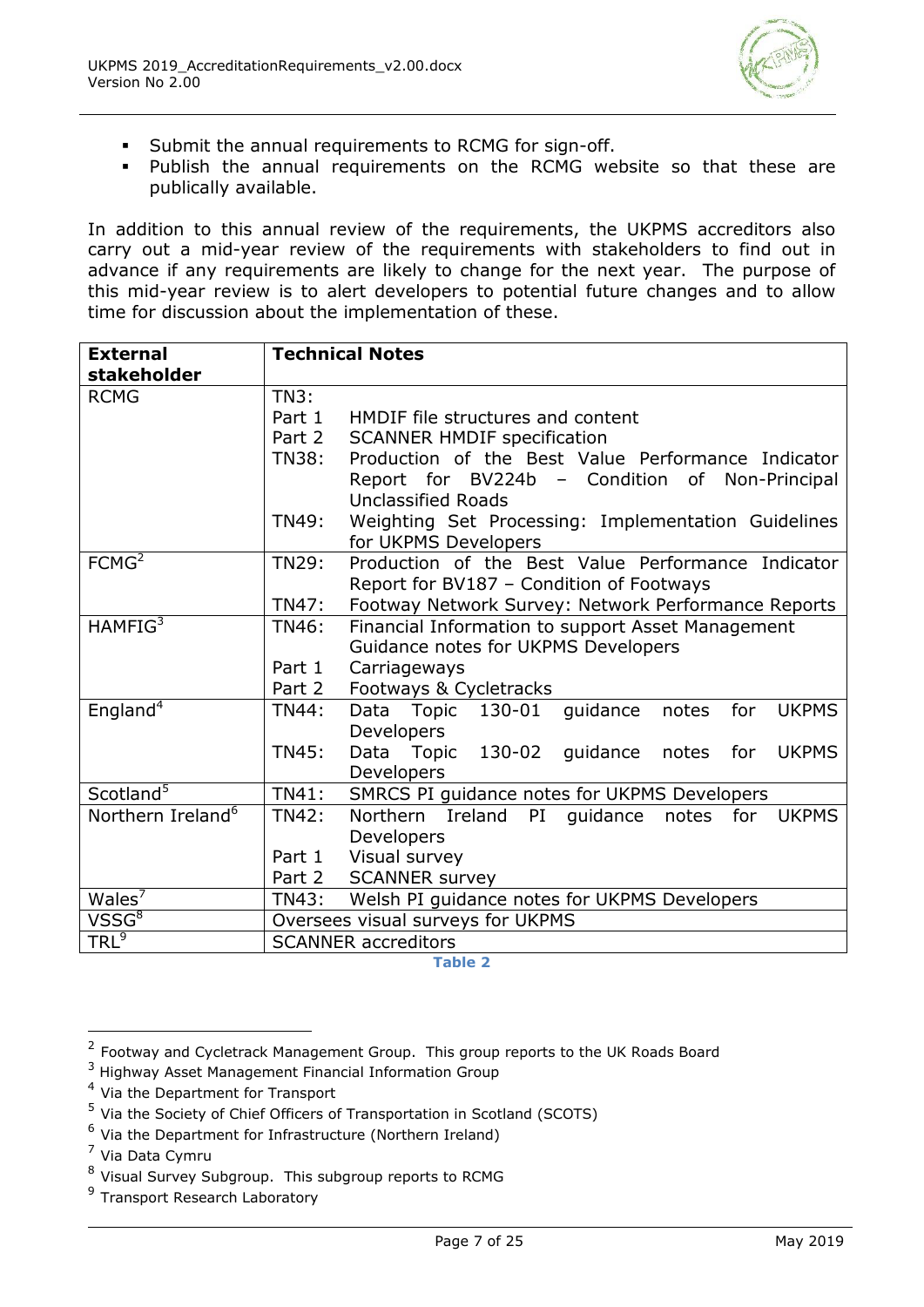

### **Governance of accreditation decision**

The UKPMS accreditors develop tests in accordance with the UKPMS requirements and issue these as a test package to developers who have enrolled for testing. Once the UKPMS accreditors have reviewed the test results submitted by the developer they make a recommendation to the chair of the RCMG, regarding accreditation of the system. The recommendation may include the following two caveats<sup>10</sup> from the UKPMS Escalation and Appeal Process. Neither of these prevents the system from being accredited:

- **Agreed Differences:** These are trivial differences which are not considered to have an impact on accreditation status. They are recorded, and are shared with the chair of RCMG but are not publically distributed.
- **Notes:** These are issues which are considered acceptable for accreditation but which may be important to users or potential users. Examples are optional tests which the developer has elected not to submit. Notes are publically available.

Provided the chair of the RCMG is satisfied with the recommendation made by the UKPMS accreditor, the developer is notified accordingly and the system version is accredited. Successful systems are issued with a certificate (which includes the system version and any Notes) and this is published on the RCMG website. Information is not published about unsuccessful systems.

If a developer is not satisfied with the outcome of the tests or the way they have been conducted they can submit an appeal to the UK Roads Board under the UKPMS Escalation and Appeal Process. Note that although UKPMS escalation includes a range of sanctions, only Agreed Differences and Notes are available for initial accreditation; the other sanctions are not appropriate for systems seeking initial accreditation.

# **UKPMS Accreditation Arrangements**

# *Principles of UKPMS Accreditation*

-

The principles underpinning the UKPMS accreditation arrangements are listed below:

- It has long been recognised that there should be an opportunity for new systems to be able to become accredited to the UKPMS standard. However, the mechanism and materials used for the original accreditations are not available (because they use obsolete technology) and in any case would not be suitable (because UKPMS has advanced since then). The UKPMS Accreditation Process is therefore a new regime which completely replaces the original comparability tests.
- Once a system has obtained accreditation, no distinction will be made between systems that were accredited under the previous comparability tests and those that are accredited under this new UKPMS Accreditation Process.
- Once a system has achieved accredited status it will be re-tested annually, via the Annual Health Check (AHC) in order to maintain accreditation.

 $10$  In the UKPMS Escalation and Appeal process these are referred to as 'sanctions'.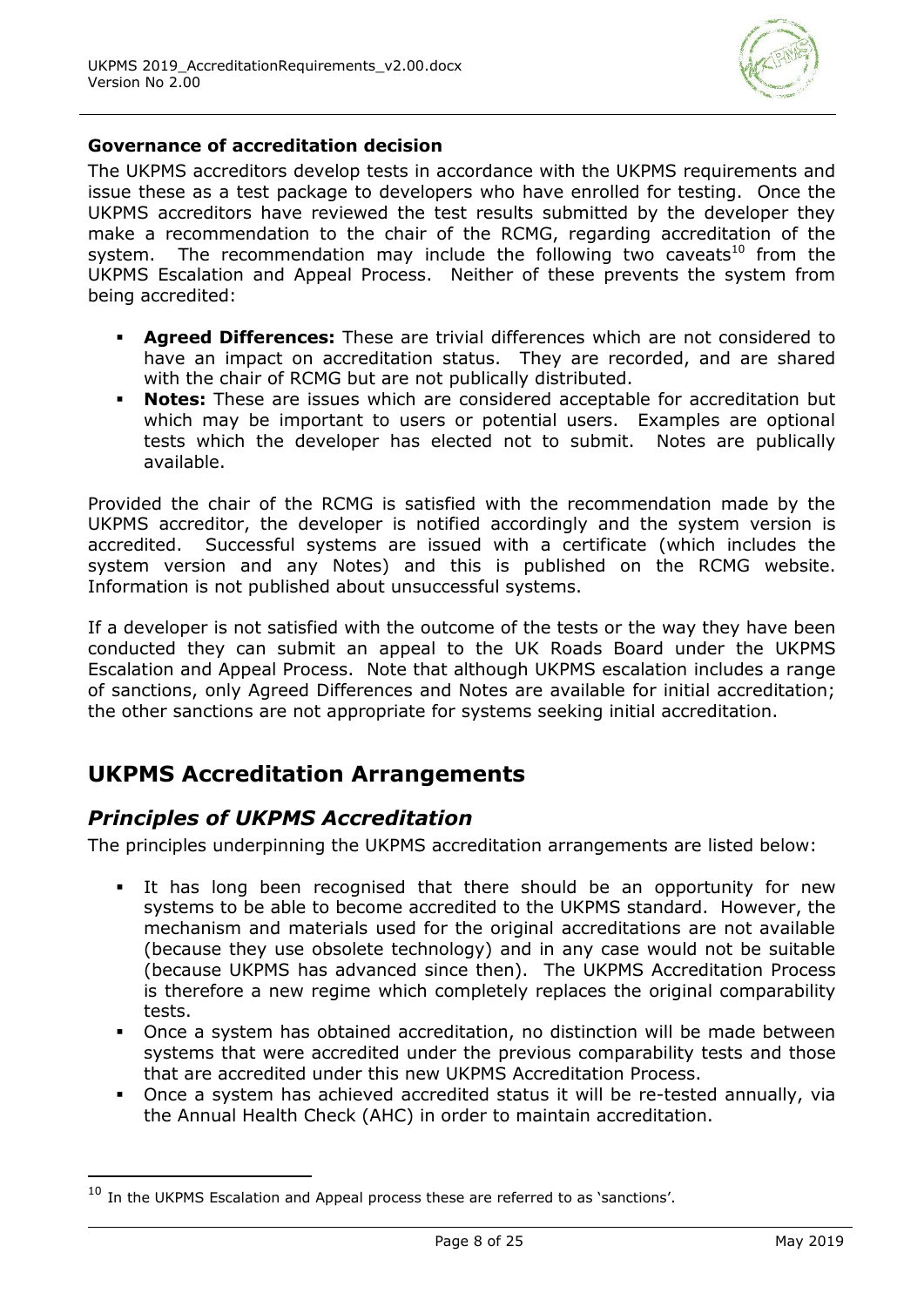

- Accreditation is linked to the version of the system used for the tests. Other versions can be accredited using this as a baseline (see [Maintaining UKPMS](#page-10-0)  [Accreditation](#page-10-0) below)
- The focus of the UKPMS Accreditation Process is the outputs produced by systems (rather than the methods used to obtain those outputs). This is in keeping with the Future Vision Workshop framework.
- All accreditation tests will be carried out as 'unseen' tests; that is the organisation will not be supplied with the expected results.
- The UKPMS Accreditation Process will be self-funding; it will not be funded by the AHC fees.
- The fee for accreditation will be comparable to the current AHC fee. As for the AHC, it is a fee to sit the tests and is not a guarantee of success.
- The UKPMS Accreditation Process and the AHC will share a common library of tests. The initial accreditation tests will include all of the relevant tests from the library whereas the AHC will be based on a subset of tests from the library (which changes from year-to-year).
- The accreditation tests will be split into categories (SCANNER, Visual). An organisation may decide to become accredited for both categories or for just one category, if they wish. Furthermore, they may begin on a path of accreditation for both categories but later in the test process decide to pursue accreditation just for one category.
- Within each category some of the individual tests may be optional, providing additional flexibility for achieving accredited status. However, the information published about the accredited system will indicate any optional tests that have not been submitted.

# *Obtaining UKPMS Accreditation*

If an organisation wishes to become UKPMS-accredited, they must successfully complete a series of tests to demonstrate that they meet the current UKPMS accreditation requirements. They must also provide evidence of system version control; UKPMS accreditation is linked to the specific version of the developer's system used for the tests.

The system version number must be the complete number (i.e. including sub-version) used to uniquely identify the particular version of the system. Only this version will be accredited. Only one version may be submitted for accreditation at any one time and subsequent versions are handled via the Interim Accreditation Process (see [Maintaining UKPMS Accreditation,](#page-10-0) below).

The basic principle of UKPMS accreditation is that consistent outputs are produced for a given set of input data.

The UKPMS Accreditation Process consists of a progression through the following stages:

 **Registration Stage: Information Pack.** The developer is provided with an information pack to help them decide if their system is suitable for UKPMS accreditation. The information pack will include sample results for the processing methods that underpin the output reports. The information pack is intended to provide an indication for the developer of the work required to produce the output reports. However, it is not mandatory to use the standard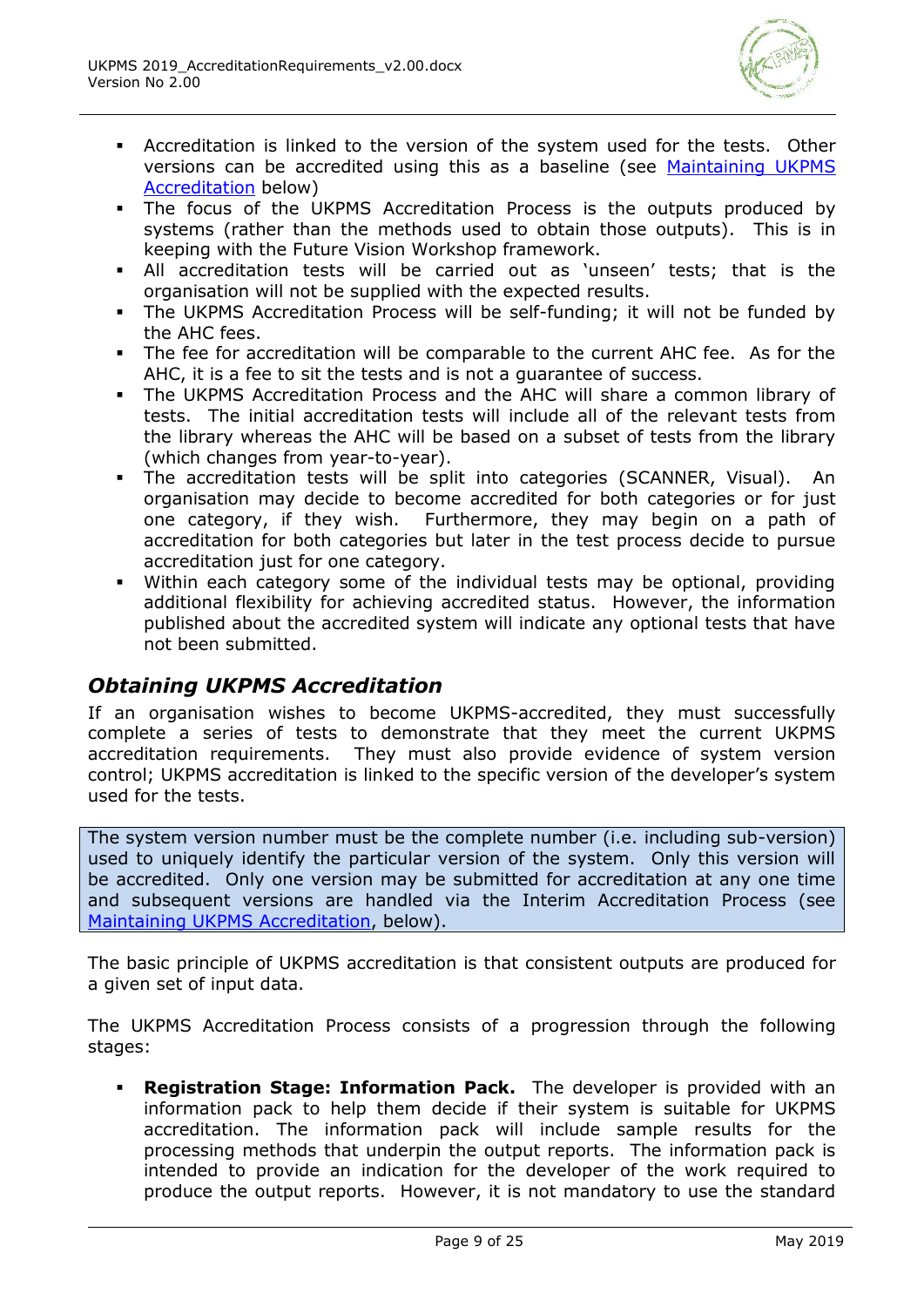

processing methods; provided their system can produce the required results in the output reports the developer is free to use alternative methods. No results are submitted to (or checked by) the accreditor.

- **Stage 1: Tests using reference data.** The required results for these tests will not be seen by the developer. The system accreditor will check the submitted results against the reference results and provide initial feedback. The developer may then re-submit after which the accreditor will carry out a final check to determine if the results are satisfactory. If the results are not satisfactory and the developer wishes to continue they must apply to re-sit the test and pay an additional fee.
- **Stage 2: Tests using real-world data.** The required results for these tests will not be seen by the developer. The system accreditor will check the submitted results against peer results (which have agreement between at least two systems already accredited) and provide initial feedback. The developer may then re-submit after which the accreditor will carry out a final check to determine if the results are satisfactory. If the results are not satisfactory and the developer wishes to continue they must apply to re-sit the test and pay an additional fee.

The fee for each stage is paid in advance and is a fee to sit the tests; it is not a guarantee of success. The fee for each stage is set as a percentage of the current AHC fee as shown in [Table 3](#page-9-0) below.

| <b>Stage</b> | <b>Description</b>               | <b>Percentage of</b><br><b>AHC</b> fee |
|--------------|----------------------------------|----------------------------------------|
|              | Registration   Self-test package | 25%                                    |
|              | Unseen tests - reference data    | 35%                                    |
|              | Unseen tests - real-world data   | 40%                                    |
|              | <b>TOTAL</b>                     | 100%                                   |

**Table 3**

<span id="page-9-0"></span>Further principles for the UKPMS Accreditation Process are:

- When the accreditors carry out their checking they will only offer feedback on the differences which are apparent. It may be that there are further differences masked by the initial differences and which only emerge once the initial differences are resolved.
- An additional fee will be payable to re-sit Stages 1 or 2. This will be set at 10% of the current AHC fee.
- Opt-out is available at any stage with no further fees payable; but with no fees reimbursed for that stage or for any preceding stages already completed.
- The fees in [Table 3](#page-9-0) above, relate to accreditation for both categories combined together. For each stage, the fees for one category (i.e. SCANNER or Visual) of accreditation are set at roughly two-thirds of the equivalent fee for both categories combined.

A system will only be recommended for accreditation once it has successfully completed all of the tests required for accreditation, but the staged payment will allow organisations to opt-out without further payment if they realise their system is not suitable for accreditation.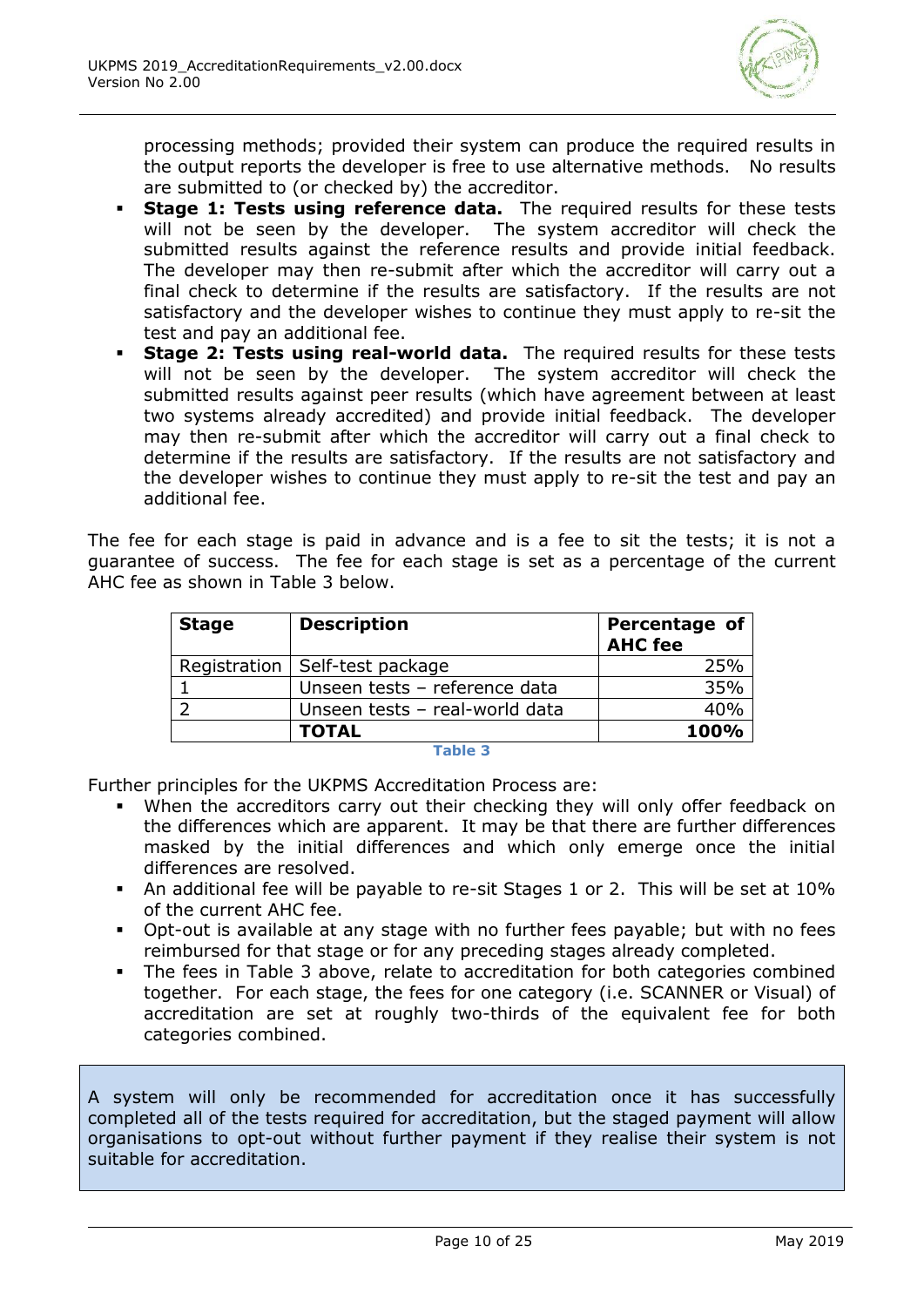

UKPMS accreditation is based on a library of tests for the current requirements; the library is developed and maintained by the UKPMS accreditors. The test library also forms the basis of the AHC and is updated annually (in accordance with the AHC cycle). The old tests are withdrawn at the end of June each year and the new tests are available from August onwards. However, if a developer has already embarked on a stage with a set of tests they will be allowed to complete that stage with those tests.

Accreditation will be based on the full range of tests in the test library. Ongoing accreditation via the AHC as discussed below uses a different subset of these tests each year. This ensures that:

- Testing for initial accreditation is more extensive than for the AHC; and
- Initial accreditation and the AHC are consistent with each other.

# <span id="page-10-0"></span>*Maintaining UKPMS Accreditation*

When an organisation becomes UKPMS-accredited they retain that status for 13 months (one year, plus a one month grace period) for the system version tested.

If the UKPMS developer wishes to release a new system version mid-year (i.e. while they are accredited), there is a procedure available to facilitate this. In summary, if the developer self-certifies to the satisfaction of the UKPMS accreditors that the differences between the accredited version and the new version are entirely outside the UKPMS module, the new version is covered by interim accreditation. Interim accreditation is linked to the original accreditation and only lasts for the duration of the original accreditation.

After initial accreditation in order to maintain accreditation, the developer moves into the AHC regime. The rationale for the AHC is that UKPMS requirements are reviewed annually and there may be changes to these requirements and secondly after a year a re-test of all UKPMS-accredited systems is appropriate as most developers are likely to have moved onto a new version of their system.

The AHC cycle begins in July each year and the newly-accredited developer is required to sign up for the next AHC following their accreditation. So, a system which becomes accredited between Jul-19 and Jun-20 would be required to sign up for the 2020 AHC (which runs from Jul-20 to Jun-21).

Although the AHC is usually offered in two windows (August to October and February to April), for the first year of the AHC the newly-accredited developer will be able to submit at any time during the year (i.e. not constrained by the time windows). After that, for the second AHC and beyond they will be expected to fit with the usual AHC windows.

Note that this may lead to increased testing of new systems for the first two years (until they are fully within the AHC cycle) but it is reasonable that new systems may be subject to more frequent scrutiny initially.

For all developers, payment for the AHC is at the beginning of the AHC year.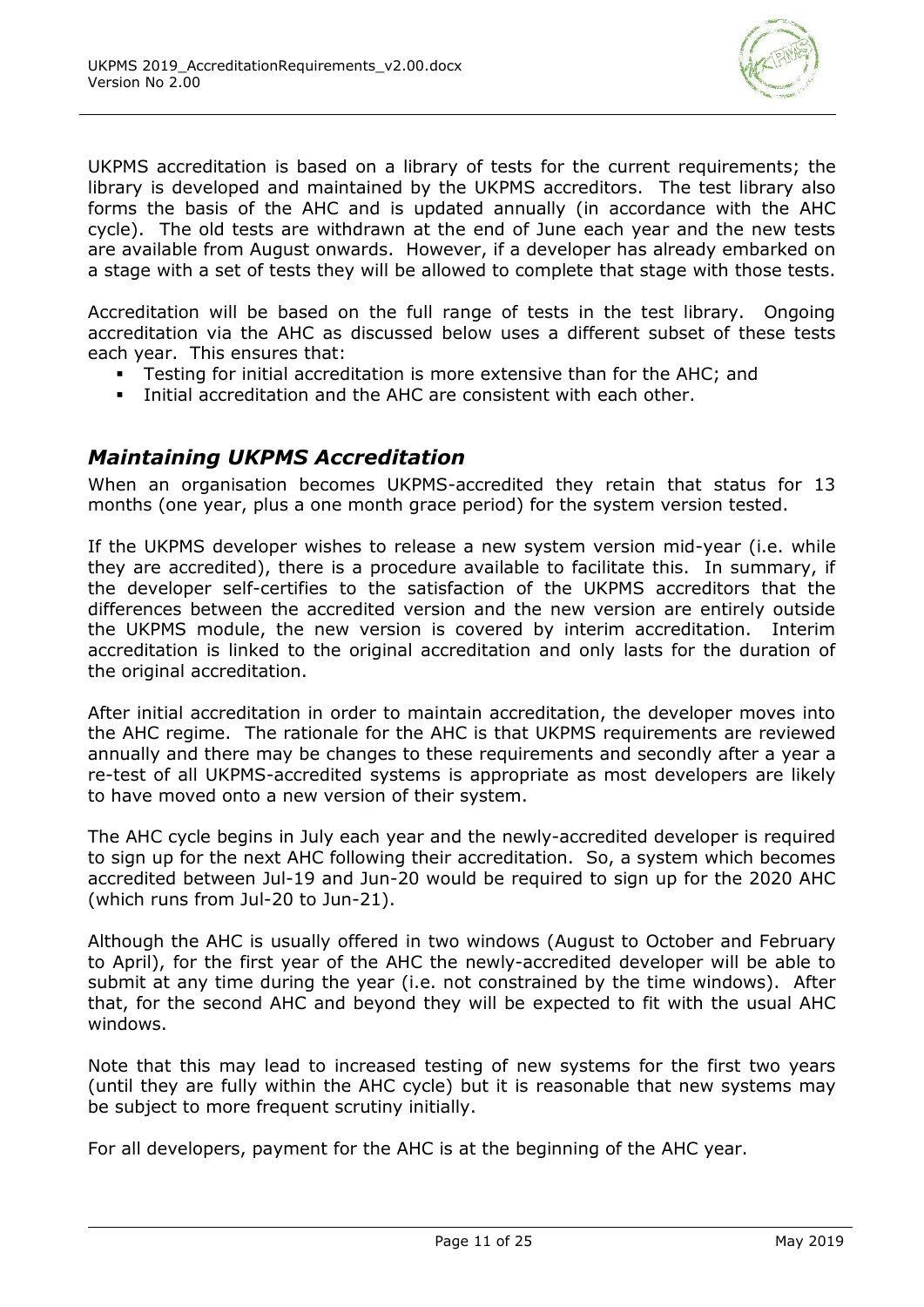

# **UKPMS Accreditation Scope**

The scope of the UKPMS accreditation tests is based on the requirements of UKPMS external stakeholders (as defined in their Technical Notes) and agreed by RCMG.

The emphasis of accreditation is on producing results which satisfy the reporting requirements of UKPMS stakeholders and which are consistent with the results produced by accredited UKPMS systems.

# *UKPMS Rules & Parameters*

The reports produced by UKPMS are underpinned by the national Rules & Parameters (R&P). These govern how UKPMS data is handled and are available as a database (MS Access) from the RCMG website. The R&P also contain parameters and processing rules beyond those required for current UKPMS reporting. For UKPMS accreditation, developers will not be required to implement the R&P in full; instead they may choose to implement only those parts of the R&P used in the accreditation tests.

The network and inventory datasets used for testing may contain codes which are included in the R&P but that have no bearing on current reporting requirements. Likewise data collected for UKPMS via SCANNER or visual surveys may include defects that are included in the R&P but that are not currently used for the UKPMS accreditation tests. Given that these codes and defects will typically be present in UKPMS datasets, systems are expected to be able to handle them appropriately. The datasets used for the accreditation tests will, therefore, include additional defects and other codes beyond those used for reporting.

The R&P and codes/defects collected are practical issues which must be handled in a pragmatic way but the focus of the tests is the reports required by the UKPMS stakeholders.

### *UKPMS Tests*

Developers can address the requirements in a way which best suits their system provided they can produce the required results. This allows developers to 'innovate in the analysis and reporting of condition data' while still retaining 'the ability to deliver national reporting of condition and asset value using processes that have established levels of consistency and assurance' (*Summary Proposals from Future Vision Workshop, Aug 2017*).

This approach also allows UKPMS to be 'more flexible and better able to change as technology and requirements evolve' (*ibid.*). Note that an implication of this freedom is that the requirements for accreditation and the AHC may change over time and it is almost inevitable that some UKPMS systems may be able to accommodate future changes more easily than others.

[Table 4](#page-12-0) below lists the accreditation tests, indicating the stage of testing where that test is used, and the category of testing (SCANNER, Visual or Both) to which it applies.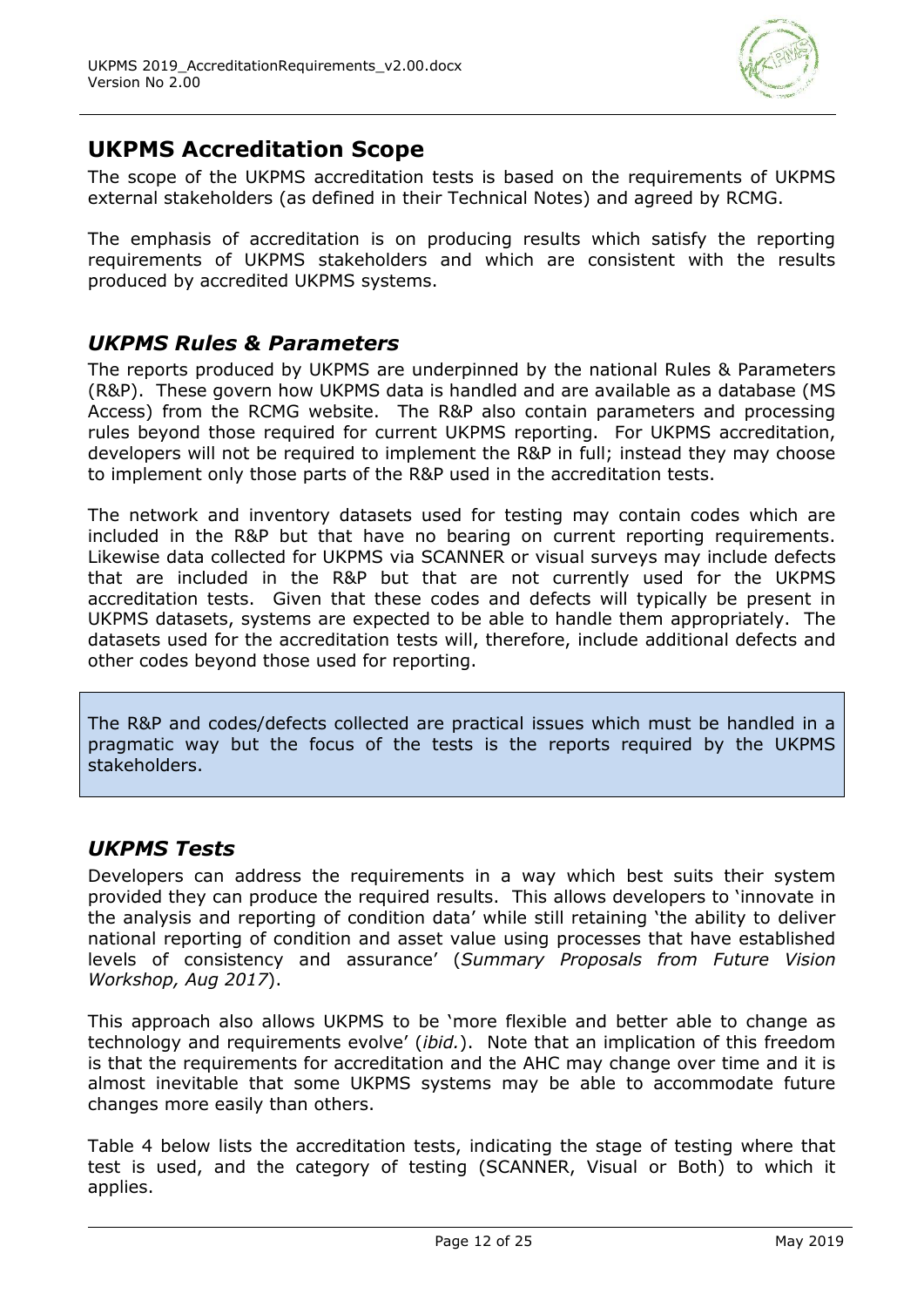

| Test ID    | <b>Description</b>                           |   | <b>Stage</b> |              | Category |   |
|------------|----------------------------------------------|---|--------------|--------------|----------|---|
| 2019       |                                              |   | $\mathbf{2}$ | S            | V        | B |
| <u>01</u>  | England: national report 130-01              | ✓ | ✓            | ✓            |          |   |
| 02         | England: national report 130-02              |   | ✓            |              |          |   |
| <u>03</u>  | Scotland: national report SRMCS PI           | ✓ | ✓            | ✓            |          |   |
| 04         | Northern Ireland: national report (visual)   |   |              |              |          |   |
| 05         | Northern Ireland: national report (SCANNER)  |   | $\checkmark$ | $\checkmark$ |          |   |
| 06         | Wales: national report (PAM/020-022)         |   |              |              |          |   |
| 07         | Financial reports (carriageways)             | ✓ | ✓            |              |          | ✓ |
| <u>08</u>  | Financial reports (footways and cycletracks) |   |              |              |          |   |
| <u>09</u>  | England: local report BV224b                 | √ |              |              |          |   |
| <u> 10</u> | England: local report BV187                  | ✓ |              |              |          |   |
| <u> 11</u> | England: FNS report                          | ✓ |              |              |          |   |
| <u> 12</u> | Loading data                                 | ✓ |              |              |          |   |
| 13         | Exporting data                               |   |              |              |          |   |

<span id="page-12-0"></span>Stage: 1= Reference data, 2=Real-world data Category: S= SCANNER, V=Visual, B=Both

**Table 4**

Note that carriageway financial reporting (Test 2019-07) can only be completed by developers who are carrying out both categories of accreditation.

[Table 5](#page-13-2) to [Table 17](#page-23-1) below give more details about each of these tests in turn.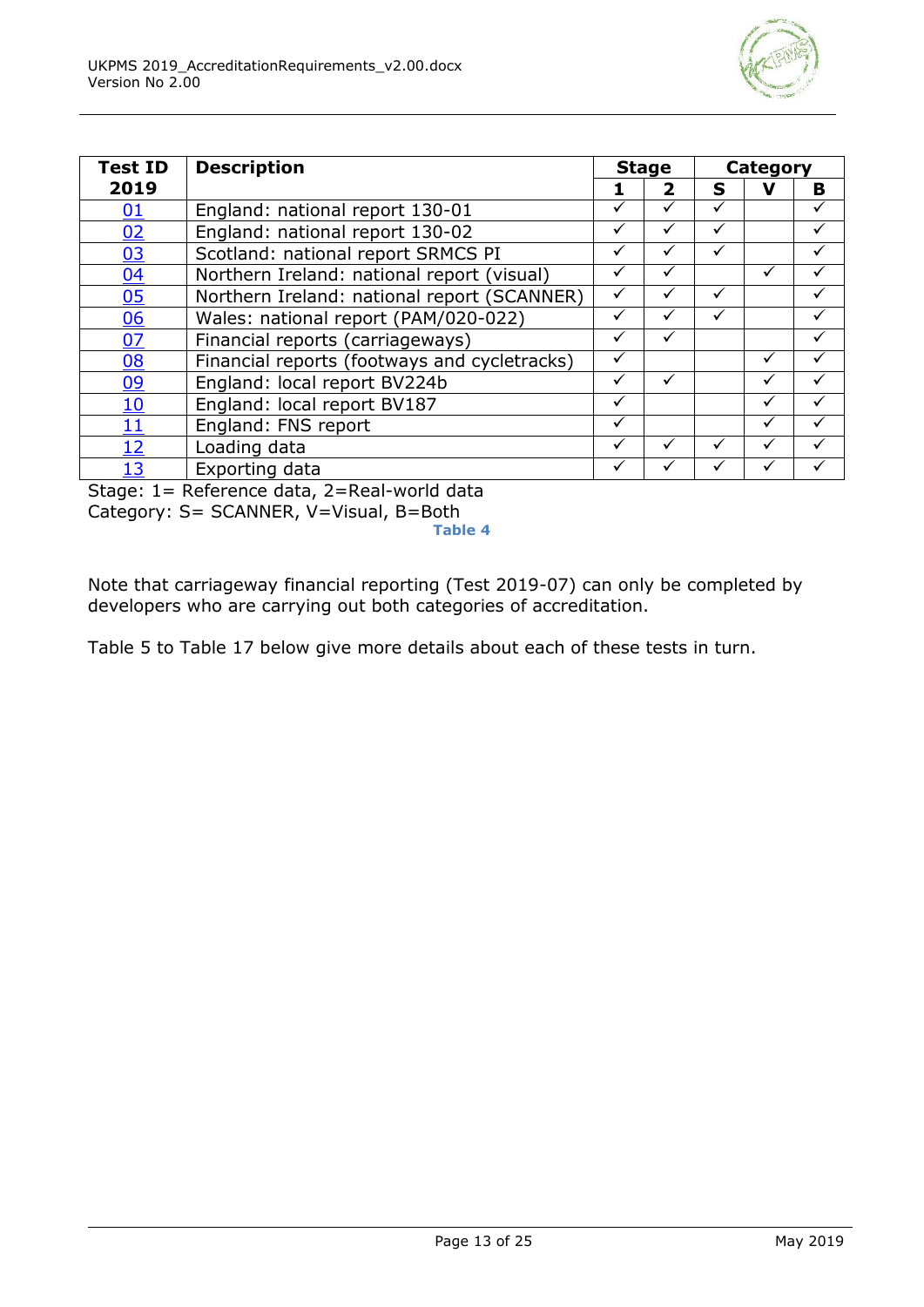

### <span id="page-13-0"></span>**Test ID: 2019-01 National report for England (130-01)**

#### **Purpose**

This test checks that all UKPMS-accredited systems produce the single data list report for data topic 130-01 in a consistent way.

| <b>Stakeholder</b>                      | <b>Technical Notes</b>   |
|-----------------------------------------|--------------------------|
| DfT                                     | <b>Technical Note 44</b> |
| <b>Stages:</b>                          | <b>Categories:</b>       |
| $1 - \text{tests using reference data}$ | <b>SCANNER</b>           |
| 2 - tests using real world data         | Visual                   |
|                                         | <b>Both</b>              |

#### **Status**

This test is optional, but UKPMS-accredited systems for the SCANNER category must produce the national reports for at least one UK country.

#### **Test Description**

The developer will be provided with network and SCANNER data for carriageways (see Test 2019-12) and asked to produce the report for data topic 130-01 using this data.

#### **Evidence**

The report produced by the system.

Annotations on the report or a commentary indicating clearly where each of the required figures may be found on the report.

#### **Sanctions**

<span id="page-13-2"></span>If this test is not submitted a Note will be recorded for the system.

**Table 5**

#### <span id="page-13-1"></span>**Test ID: 2019-02 National report for England (130-02)**

#### **Purpose**

This test checks that all UKPMS-accredited systems produce the single data list report for data topic 130-02 in a consistent way.

| <b>Stakeholder</b>                      | <b>Technical Notes</b>   |
|-----------------------------------------|--------------------------|
| DfT                                     | <b>Technical Note 45</b> |
| <b>Stages:</b>                          | <b>Categories:</b>       |
| $1 - \text{tests using reference data}$ | <b>SCANNER</b>           |
| 2 - tests using real world data         | Visual                   |
|                                         | <b>Both</b>              |

#### **Status**

This test is optional, but UKPMS-accredited systems for the SCANNER category must produce the national reports for at least one UK country.

#### **Test Description**

The developer will be provided with network and SCANNER data for carriageways (see Test 2019-12) and asked to produce the report for data topic 130-02 using this data.

#### **Evidence**

The report produced by the system.

Annotations on the report or a commentary indicating clearly where each of the required figures may be found on the report.

#### **Sanctions**

If this test is not submitted a Note will be recorded for the system.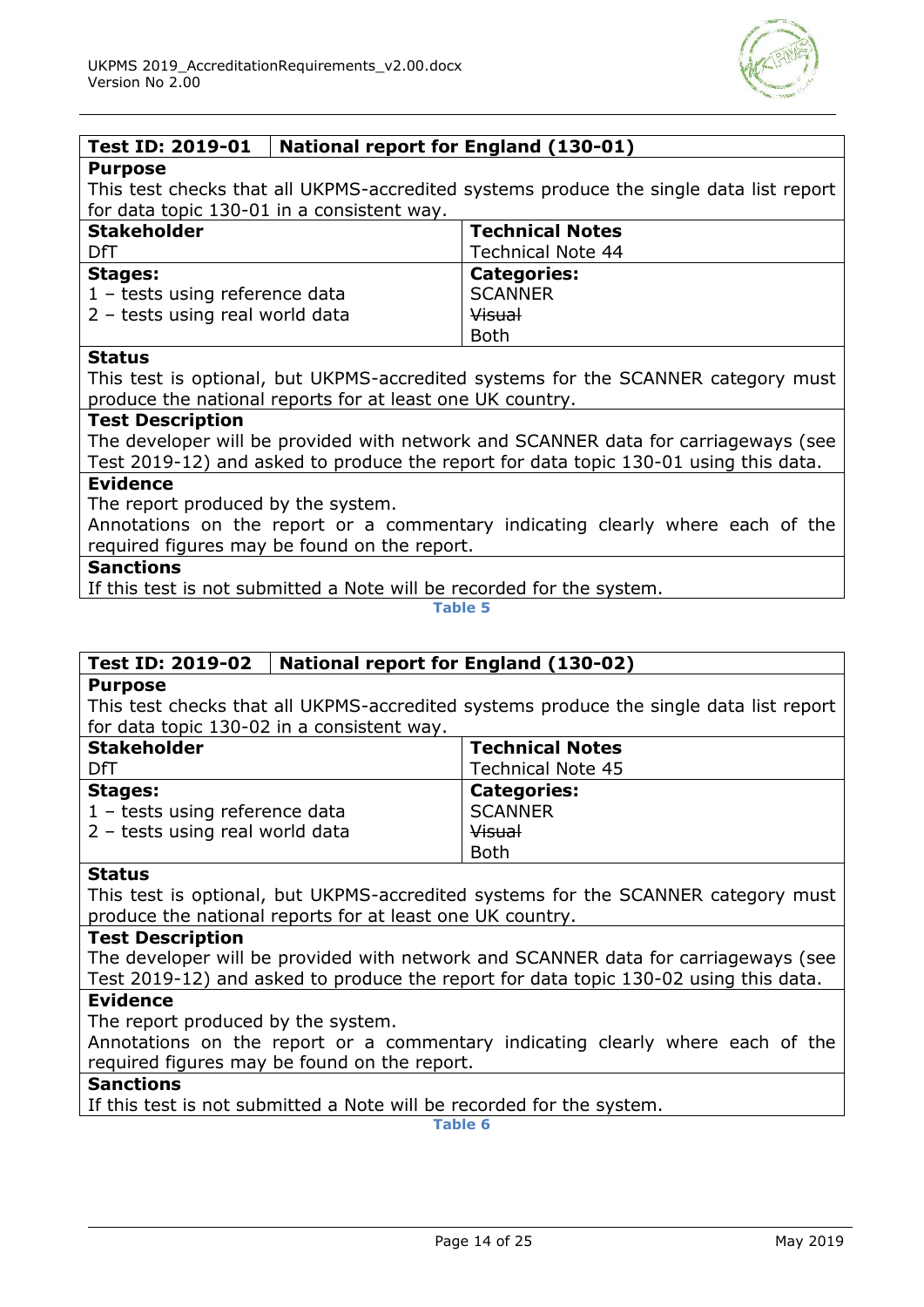

### <span id="page-14-0"></span>**Test ID: 2019-03 National report for Scotland (SRMCS PI)**

#### **Purpose**

This test checks that all UKPMS-accredited systems produce the SRMCS PI report in a consistent way.

| <b>Stakeholder</b>                      | <b>Technical Notes</b>   |
|-----------------------------------------|--------------------------|
| <b>SCOTS</b>                            | <b>Technical Note 41</b> |
| Stages:                                 | <b>Categories:</b>       |
| $1 - \text{tests using reference data}$ | <b>SCANNER</b>           |
| 2 - tests using real world data         | Visual                   |
|                                         | <b>Both</b>              |

#### **Status**

This test is optional, but UKPMS-accredited systems for the SCANNER category must produce the national reports for at least one UK country.

#### **Test Description**

The developer will be provided with network and SCANNER data for carriageways (see Test 2019-12) together with network lengths and asked to produce the report for the SRMCS PI using this data.

#### **Evidence**

The report produced by the system.

Annotations on the report or a commentary indicating clearly where each of the required figures may be found on the report.

#### **Sanctions**

If this test is not submitted a Note will be recorded for the system.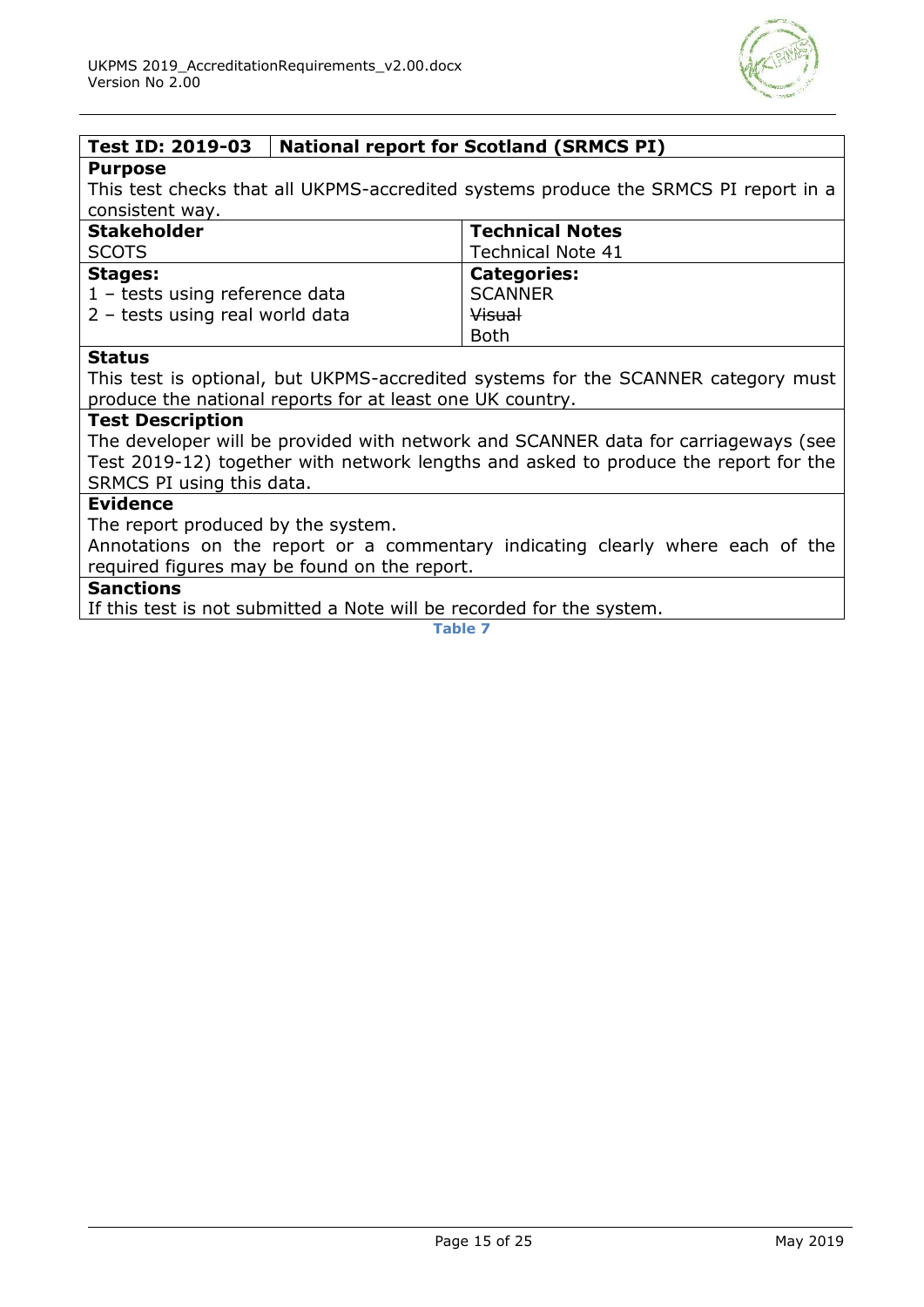

# <span id="page-15-0"></span>**Test ID: 2019-04 National report for Northern Ireland (Visual data)**

**Purpose**

This test checks that all UKPMS-accredited systems produce the Northern Ireland PI (visual data) report in a consistent way.

| <b>Stakeholder</b>              | <b>Technical Notes</b>     |
|---------------------------------|----------------------------|
| DfI(NI)                         | Technical Note 42 (Part 1) |
| <b>Stages:</b>                  | <b>Categories:</b>         |
| 1 - tests using reference data  | <b>SCANNER</b>             |
| 2 - tests using real world data | Visual                     |
|                                 | <b>Both</b>                |

#### **Status**

This test is optional, but UKPMS-accredited systems for the SCANNER category must produce the national reports for at least one UK country.

#### **Test Description**

The developer will be provided with network and CVI visual data for carriageways (see Test 2019-12) and asked to produce the Northern Ireland visual survey report using this data.

#### **Evidence**

The report produced by the system.

Annotations on the report or a commentary indicating clearly where each of the required figures may be found on the report.

#### **Sanctions**

If this test is not submitted a Note will be recorded for the system.

**Table 8**

#### <span id="page-15-1"></span>**Test ID: 2019-05 National report for Northern Ireland (SCANNER data) Purpose**

This test checks that all UKPMS-accredited systems produce the Northern Ireland PI (SCANNER data) report in a consistent way.

| <b>Stakeholder</b>              | <b>Technical Notes</b>     |
|---------------------------------|----------------------------|
| DfI(NI)                         | Technical Note 42 (Part 2) |
| <b>Stages:</b>                  | <b>Categories:</b>         |
| 1 - tests using reference data  | <b>SCANNER</b>             |
| 2 - tests using real world data | Visual                     |
|                                 | <b>Both</b>                |

#### **Status**

This test is optional, but UKPMS-accredited systems for the SCANNER category must produce the national reports for at least one UK country.

#### **Test Description**

The developer will be provided with network and SCANNER data for carriageways (see Test 2019-12) and asked to produce the Northern Ireland SCANNER survey report using this data.

#### **Evidence**

The report produced by the system.

Annotations on the report or a commentary indicating clearly where each of the required figures may be found on the report.

#### **Sanctions**

If this test is not submitted a Note will be recorded for the system.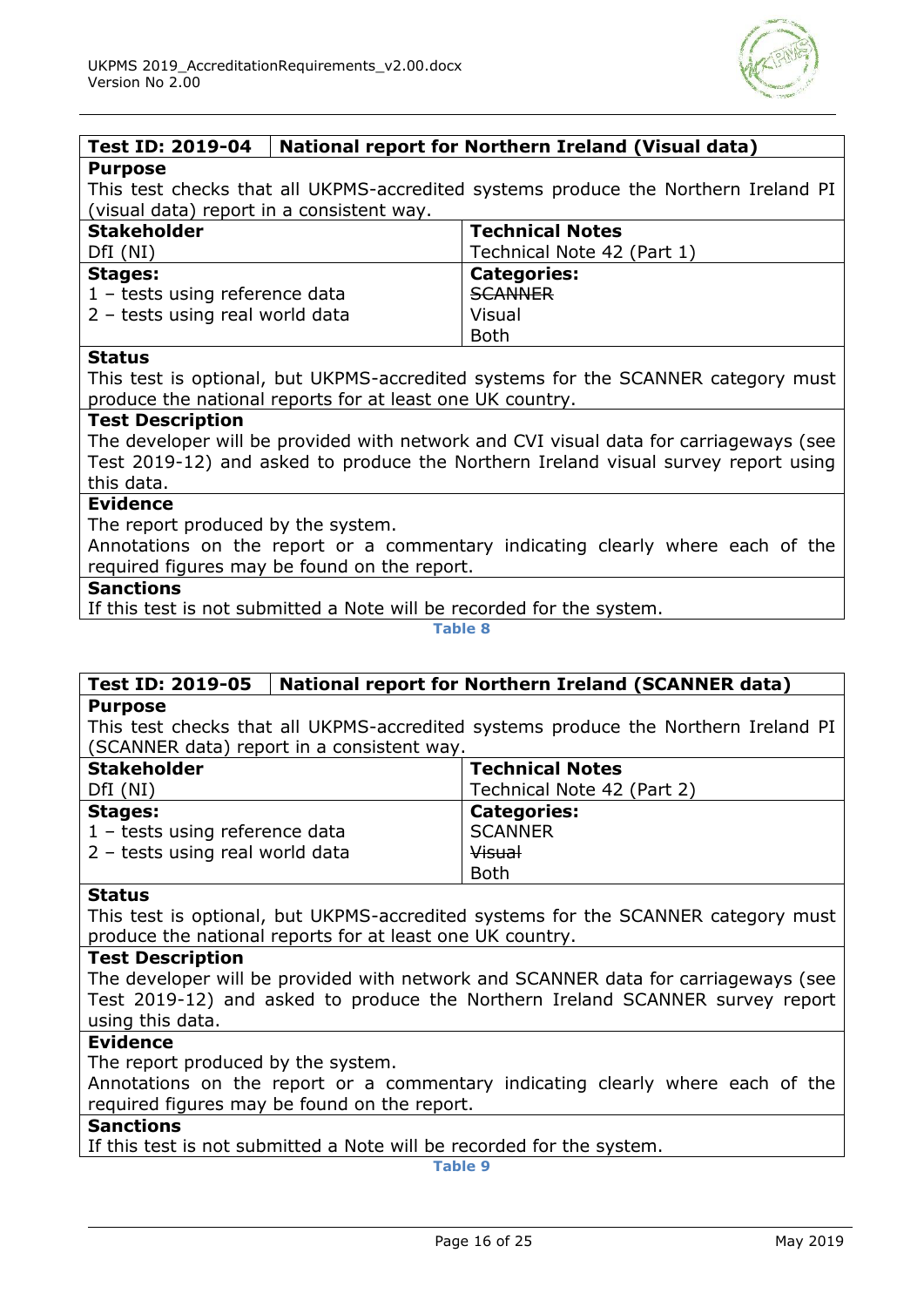

### <span id="page-16-0"></span>**Test ID: 2019-06 National report for Wales**

#### **Purpose**

This test checks that all UKPMS-accredited systems produce the Welsh PI report for PAM/020, PAM/021 and PAM/022 in a consistent way.

| <b>Stakeholder</b>              | <b>Technical Notes</b>   |
|---------------------------------|--------------------------|
| Data Cymru                      | <b>Technical Note 43</b> |
| Stages:                         | <b>Categories:</b>       |
| 1 - tests using reference data  | <b>SCANNER</b>           |
| 2 - tests using real world data | Visual                   |
|                                 | <b>Both</b>              |

#### **Status**

This test is optional, but UKPMS-accredited systems for the SCANNER category must produce the national reports for at least one UK country.

#### **Test Description**

The developer will be provided with network and SCANNER data for carriageways (see Test 2019-12) and asked to produce the Welsh PI report using this data.

#### **Evidence**

The report produced by the system.

Annotations on the report or a commentary indicating clearly where each of the required figures may be found on the report.

#### **Sanctions**

If this test is not submitted a Note will be recorded for the system.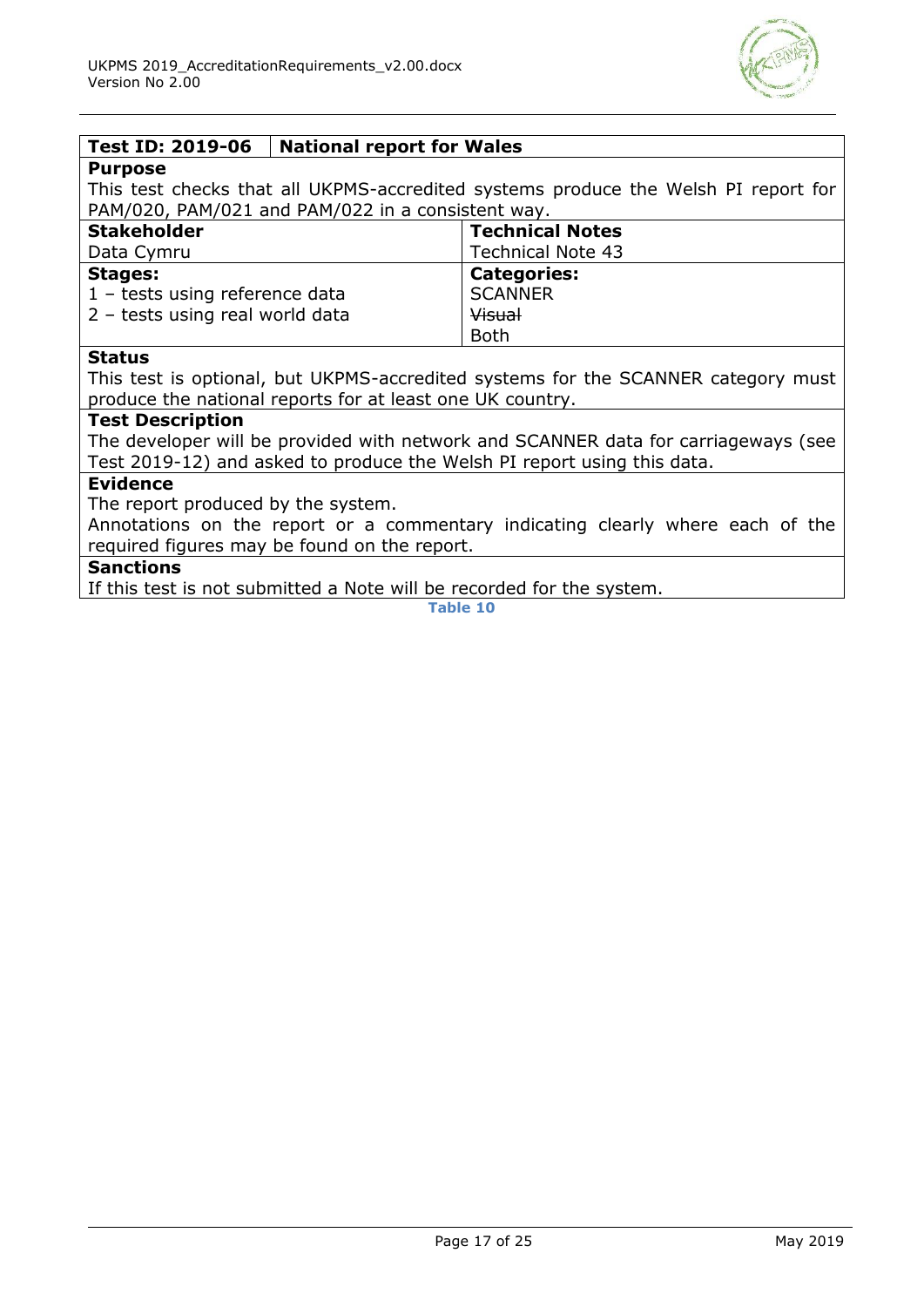

### <span id="page-17-0"></span>**Test ID: 2019-07 Financial information (carriageways)**

#### **Purpose**

This test checks that all UKPMS-accredited systems produce the financial information reports for carriageways in a consistent way.

| <b>Stakeholder</b>                      | <b>Technical Notes</b>     |
|-----------------------------------------|----------------------------|
| <b>HAMFIG</b>                           | Technical Note 46 (Part 1) |
| <b>Stages:</b>                          | <b>Categories:</b>         |
| $1 - \text{tests using reference data}$ | <b>SCANNER</b>             |
| 2 - tests using real world data         | Visual                     |
|                                         | <b>Both</b>                |

#### **Status**

This test is optional.

### **Test Description**

The developer will be provided with network, inventory, SCANNER and visual (CVI and/or DVI) data for carriageways (see Test 2019-12) together with other input parameters and asked to produce the financial reports for carriageways using this data. These reports are:

- The carriageway accumulated depreciation report
- The carriageway annual depreciation report
- The carriageway inventory report to support GRC calculations

#### **Evidence**

The reports produced by the system.

Annotations on the reports or a commentary indicating clearly where each of the required figures may be found on the reports.

### **Sanctions**

If this test is not submitted a Note will be recorded for the system.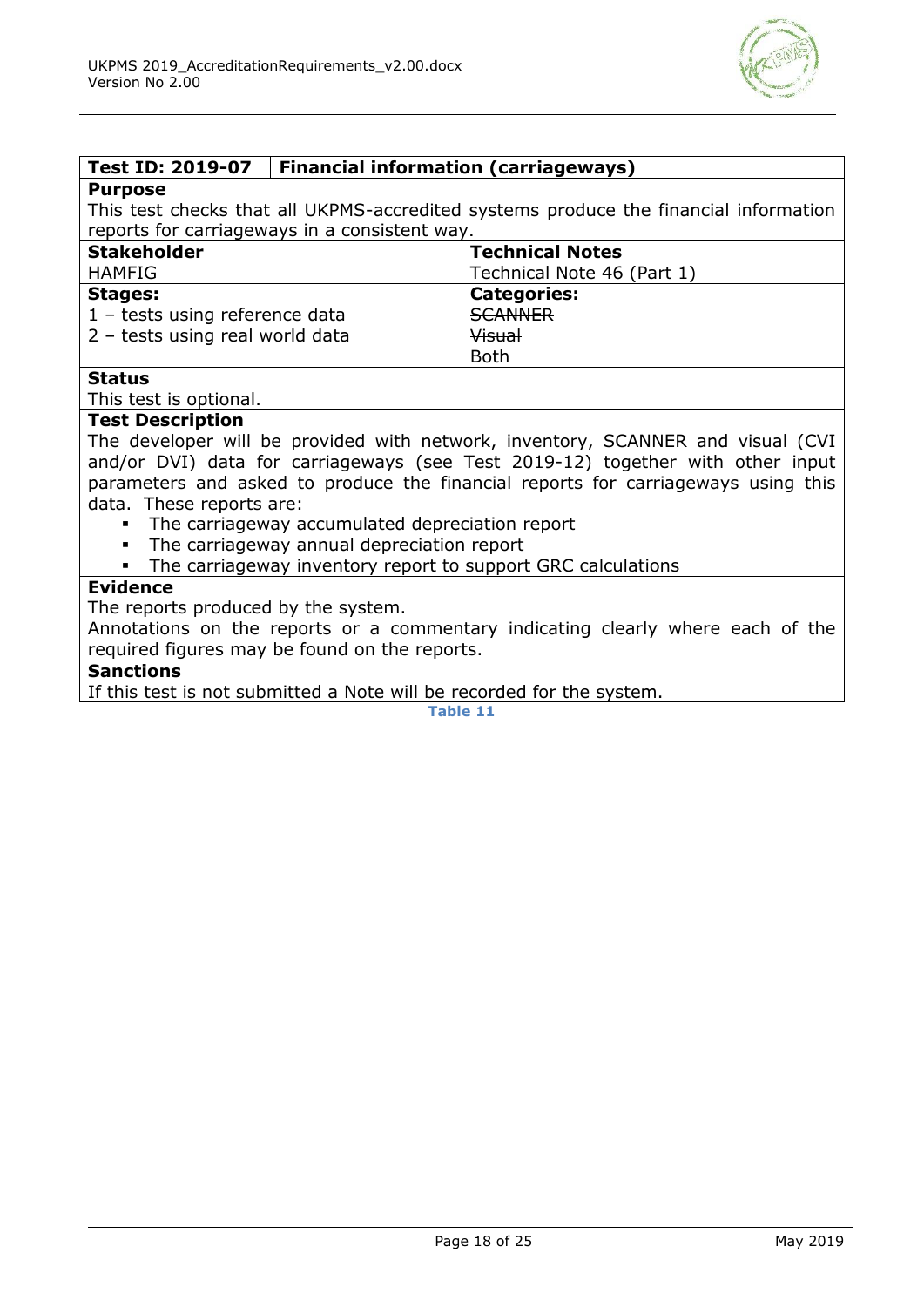

# <span id="page-18-0"></span>**Test ID: 2019-08 Financial information (footways and cycletracks)**

#### **Purpose**

This test checks that all UKPMS-accredited systems produce the financial information reports for footways and cycletracks in a consistent way.

| <b>Stakeholder</b>              | <b>Technical Notes</b>     |
|---------------------------------|----------------------------|
| <b>HAMFIG</b>                   | Technical Note 46 (Part 2) |
| <b>Stages:</b>                  | <b>Categories:</b>         |
| 1 - tests using reference data  | <b>SCANNER</b>             |
| 2 - tests using real world data | Visual                     |
|                                 | <b>Both</b>                |

#### **Status**

This test is optional.

#### **Test Description**

The developer will be provided with network, inventory and visual (FNS, CVI and/or DVI) data for footways, cycletracks and paved verges (see Test 2019-12) and asked to produce the financial reports for footways, cycletracks and paved verges using this data. These reports are:

- Reports to support depreciation calculations for footways, cycletracks and paved verges
- Inventory reports for footways, cycletracks and paved verges to support GRC calculations

#### **Evidence**

The reports produced by the system.

Annotations on the reports or a commentary indicating clearly where each of the required figures may be found on the reports.

### **Sanctions**

If this test is not submitted a Note will be recorded for the system.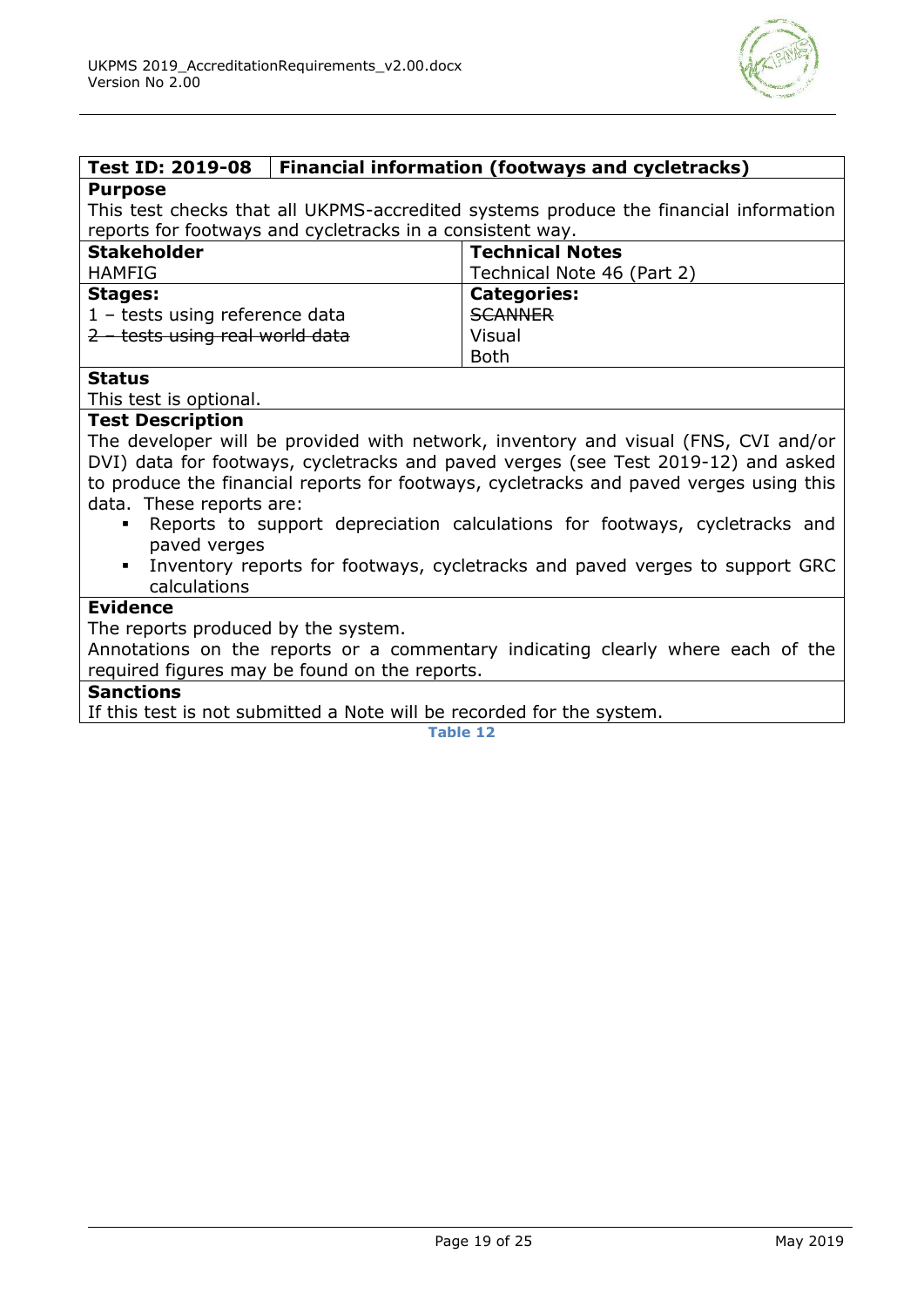

### <span id="page-19-0"></span>**Test ID: 2019-09 Local report for England (BV224b)**

#### **Purpose**

This test checks that all UKPMS-accredited systems produce the local performance indicator report for unclassified roads in a consistent way.

| <b>Stakeholder</b>              | <b>Technical Notes</b>   |
|---------------------------------|--------------------------|
| <b>RCMG</b>                     | <b>Technical Note 38</b> |
| <b>Stages:</b>                  | <b>Categories:</b>       |
| 1 - tests using reference data  | <b>SCANNER</b>           |
| 2 - tests using real world data | Visual                   |
|                                 | <b>Both</b>              |

### **Status**

This test is optional.

### **Test Description**

The developer will be provided with network and CVI visual data for carriageways (see Test 2019-12) and asked to produce the BV224b report for unclassified roads using this data.

#### **Evidence**

The report produced by the system.

Annotations on the report or a commentary indicating clearly where each of the required figures may be found on the report.

#### **Sanctions**

If this test is not submitted a Note will be recorded for the system.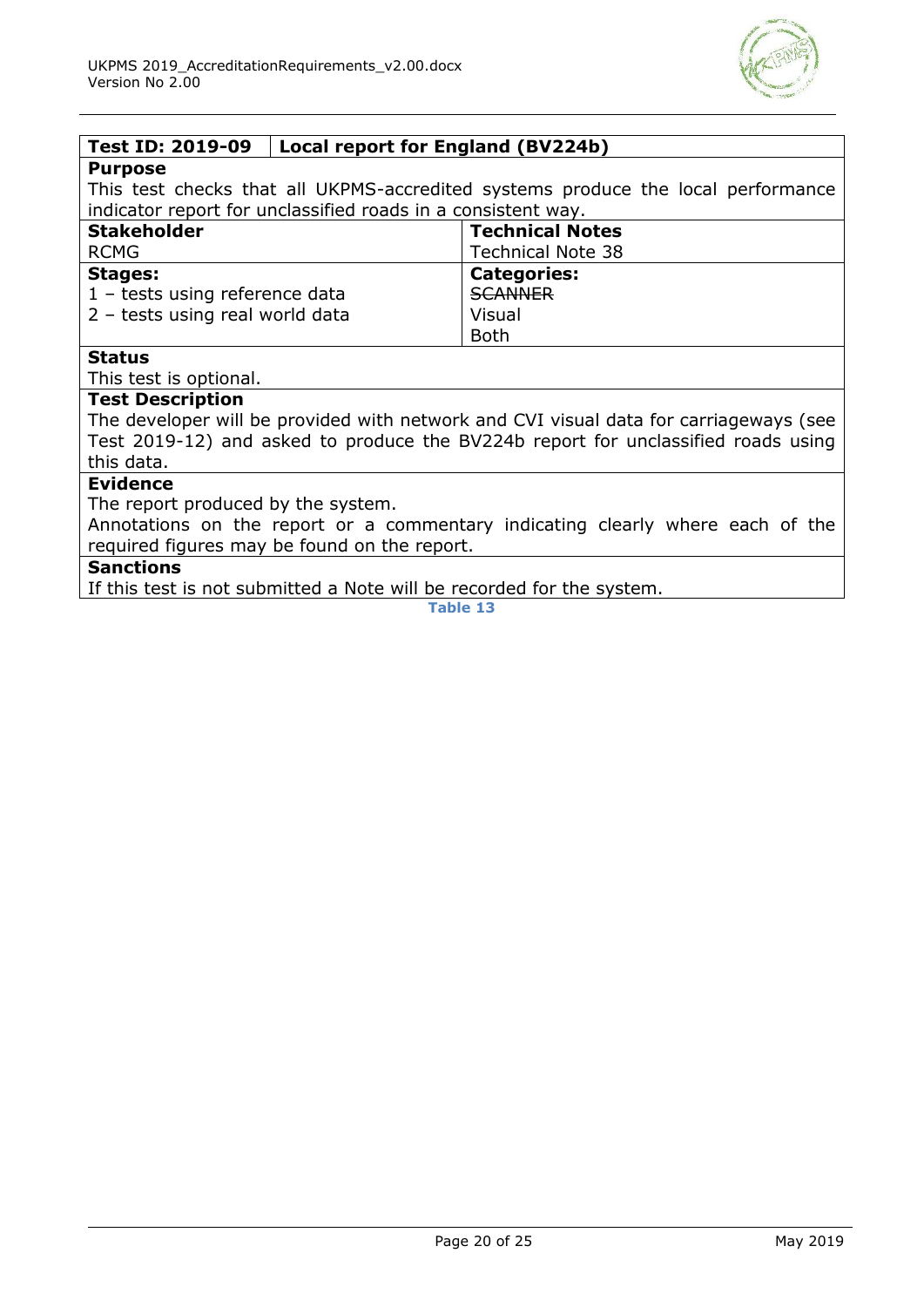

### <span id="page-20-0"></span>**Test ID: 2019-10 Local report for England (BV187)**

#### **Purpose**

This test checks that all UKPMS-accredited systems produce the local performance indicator report for footways in a consistent way.

| <b>Stakeholder</b>              | <b>Technical Notes</b>   |
|---------------------------------|--------------------------|
| <b>FCMG</b>                     | <b>Technical Note 29</b> |
| <b>Stages:</b>                  | <b>Categories:</b>       |
| 1 - tests using reference data  | <b>SCANNER</b>           |
| 2 - tests using real world data | Visual                   |
|                                 | <b>Both</b>              |

#### **Status**

This test is optional.

### **Test Description**

The developer will be provided with network, inventory and DVI visual data for footways (see Test 2019-12) and asked to produce the BV187 report for footways using this data.

#### **Evidence**

The report produced by the system.

Annotations on the report or a commentary indicating clearly where each of the required figures may be found on the report.

#### **Sanctions**

If this test is not submitted a Note will be recorded for the system.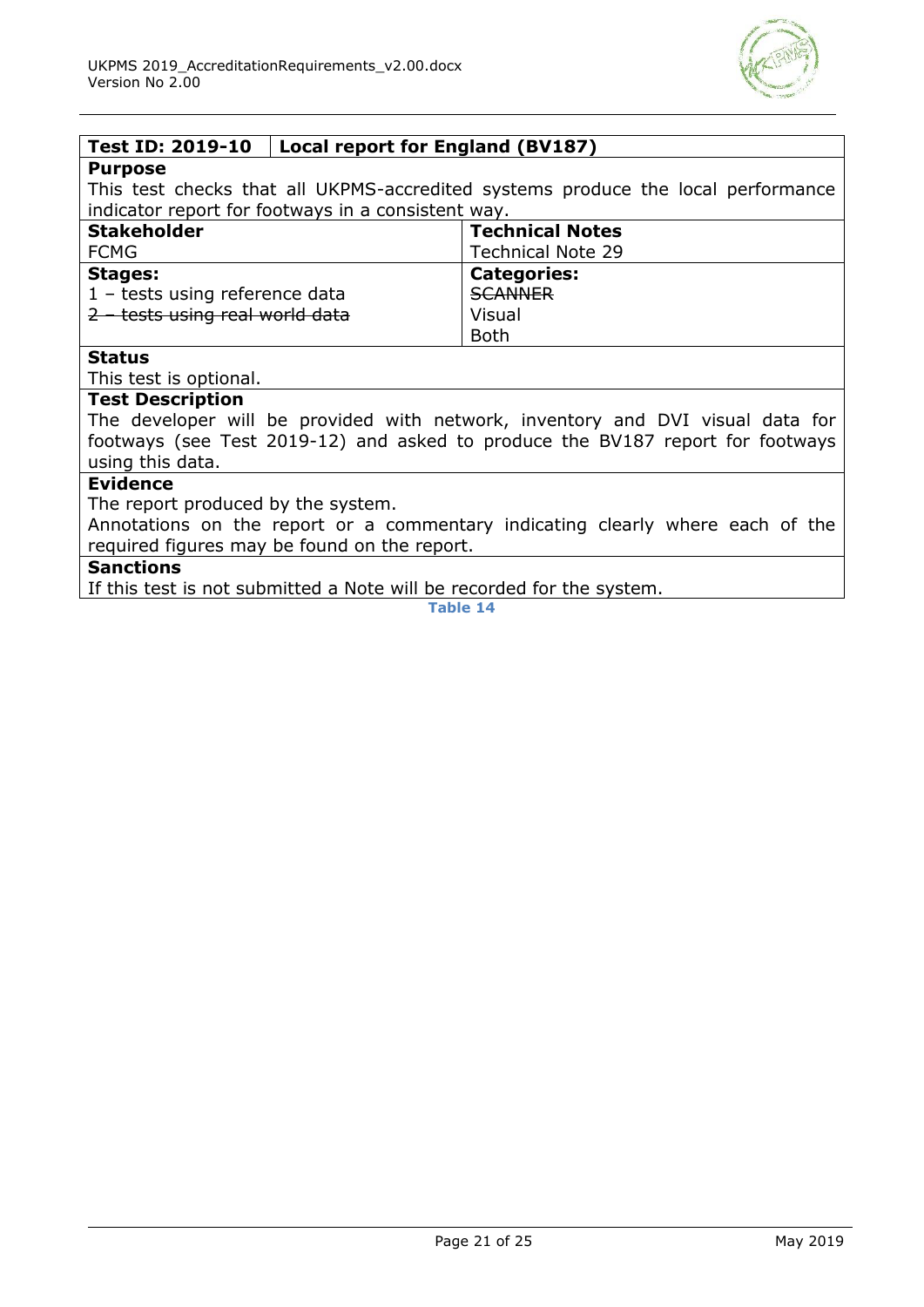

#### <span id="page-21-0"></span>**Test ID: 2019-11 Local network performance report for England (FNS) Purpose**

This test checks that all UKPMS-accredited systems produce the FNS network performance report for footways in a consistent way.

| <b>Stakeholder</b>              | <b>Technical Notes</b>   |
|---------------------------------|--------------------------|
| <b>FCMG</b>                     | <b>Technical Note 47</b> |
| <b>Stages:</b>                  | <b>Categories:</b>       |
| 1 - tests using reference data  | <b>SCANNER</b>           |
| 2 - tests using real world data | Visual                   |
|                                 | <b>Both</b>              |

#### **Status**

This test is optional.

### **Test Description**

The developer will be provided with network and FNS visual data for footways (see Test 2019-12) and asked to produce the FNS report for footways using this data.

#### **Evidence**

The report produced by the system.

Annotations on the report or a commentary indicating clearly where each of the required figures may be found on the report.

#### **Sanctions**

If this test is not submitted a Note will be recorded for the system.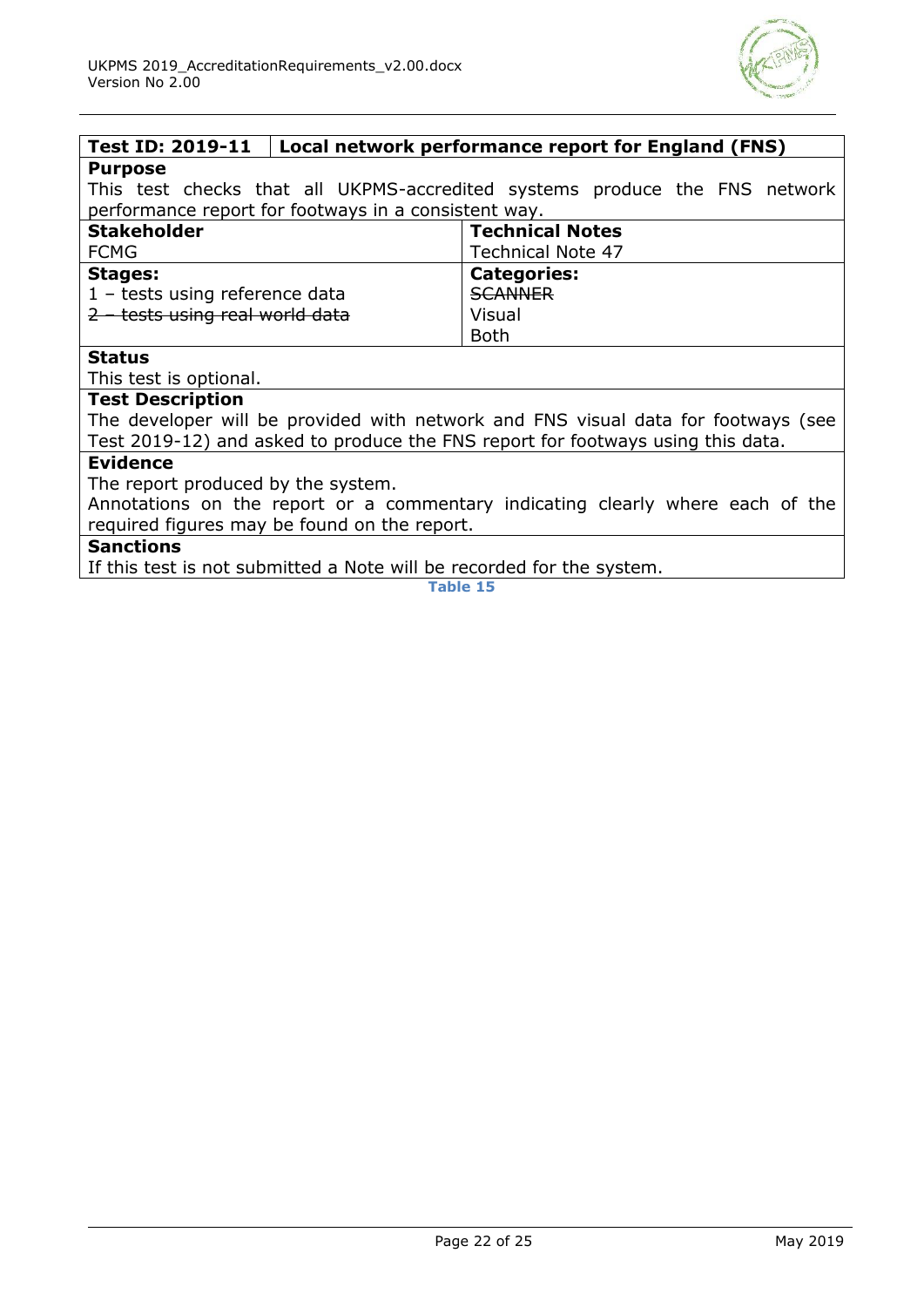

<span id="page-22-0"></span>

| <b>Test ID: 2019-12</b>                                       | Loading UKPMS network, inventory and condition data |
|---------------------------------------------------------------|-----------------------------------------------------|
| <b>Purpose</b>                                                |                                                     |
| The purpose of this test is to:                               |                                                     |
| 1. Provide data for the use in the tests                      |                                                     |
| 2. Find out if the system can load UKPMS data                 |                                                     |
| 3. Find out if the system can load UKPMS data in HMDIF format |                                                     |
| <b>Stakeholder</b>                                            | <b>Technical Notes</b>                              |
| <b>RCMG</b>                                                   | <b>Technical Note 3</b>                             |
| <b>Stages:</b>                                                | <b>Categories:</b>                                  |
| 1 - tests using reference data                                | <b>SCANNER</b>                                      |
| 2 - tests using real world data                               | Visual                                              |
|                                                               | <b>Both</b>                                         |

#### **Status**

It is mandatory to be able to load the UKPMS data required to carry out the tests. There is a choice of data format.

#### **Test Description**

The developer will be asked to choose between HMDIF and Excel format for each type of data (network, inventory, condition).

NB: It may be possible to provide the data in other formats, but this must be discussed beforehand with the UKPMS accreditor.

The test data will be supplied for the stage in the format agreed with the developer. **Evidence**

A statement from the developer before beginning the test to confirm which file format they will be using.

A statement to confirm if the data has been loaded using functionality available to their users and included in their standard UKPMS system (at no extra charge).

#### **Sanctions**

If any part of the data is not loaded using functionality available to their users and included in their standard UPKMS system (at no extra charge) a Note will be recorded for the system.

If any part of the data is not loaded using HMDIF format a Note will be recorded for the system.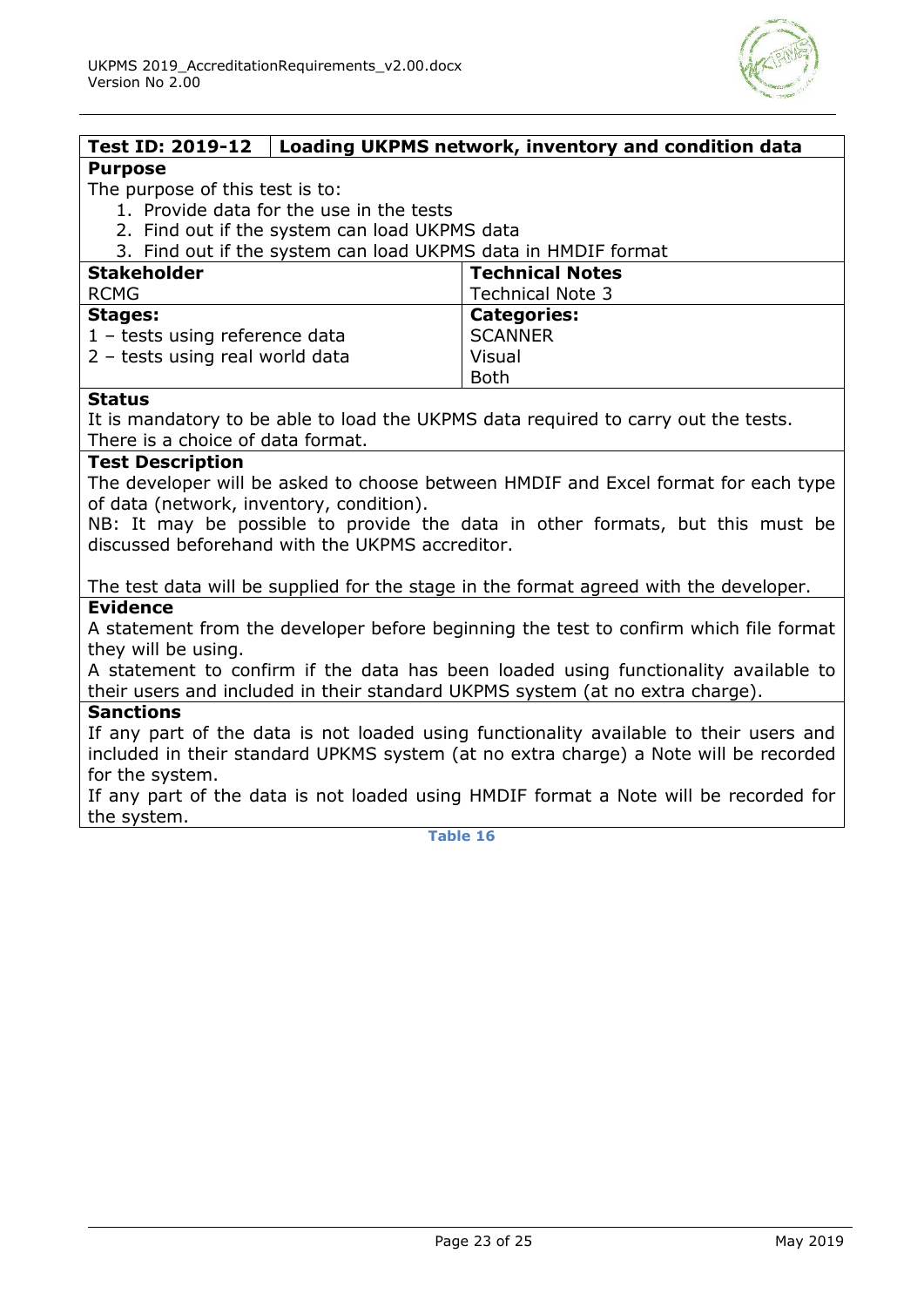

#### <span id="page-23-0"></span>**Test ID: 2019-13 Exporting UKPMS network, inventory and condition data Purpose**

The purpose of this test is to:

- 1. Check that the developer will be able to contribute real-world datasets in due course
- 2. Find out if the system can export UKPMS data

3. Find out if the system can export UKPMS data in HMDIF format

| <b>Stakeholder</b>              | <b>Technical Notes</b>  |
|---------------------------------|-------------------------|
| <b>RCMG</b>                     | <b>Technical Note 3</b> |
| <b>Stages:</b>                  | <b>Categories:</b>      |
| 1 - tests using reference data  | <b>SCANNER</b>          |
| 2 - tests using real world data | Visual                  |
|                                 | <b>Both</b>             |

#### **Status**

It is mandatory to be able to export UKPMS data.

There is a choice of data format.

#### **Test Description**

The developer will be asked to choose between HMDIF and Excel format for each type of data (network, inventory, condition).

NB: It may be possible to accept data in other formats, but this must be discussed beforehand with the UKPMS accreditor.

#### **Evidence**

A statement from the developer before beginning the test to confirm which file format they will be using.

A statement to confirm if the data has been exported using functionality available to their users and included in their standard UKPMS system (at no extra charge).

#### **Sanctions**

If any part of the data is not exported using functionality available to their users and included in their standard UPKMS system (at no extra charge) a Note will be recorded for the system.

<span id="page-23-1"></span>If any part of the data is not exported using HMDIF format a Note will be recorded for the system.